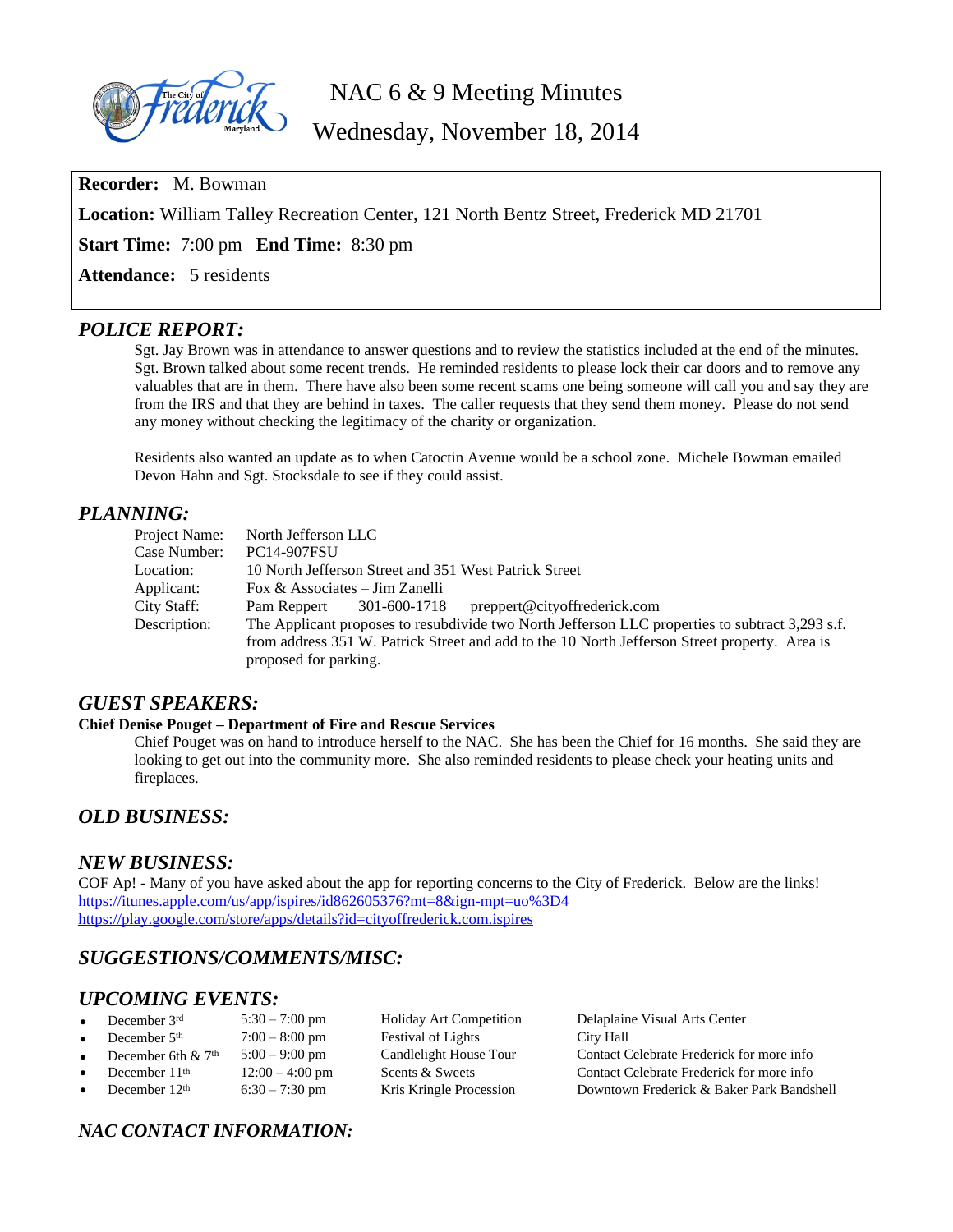| Michele Bowman, Outreach Specialist                                                                                                                                                                                                                                                                                                      | 301-600-2091                                                                                                       | mbowman@frederickmdpolice.org                                                                                                                                                                                      |                                                                                                                                         |
|------------------------------------------------------------------------------------------------------------------------------------------------------------------------------------------------------------------------------------------------------------------------------------------------------------------------------------------|--------------------------------------------------------------------------------------------------------------------|--------------------------------------------------------------------------------------------------------------------------------------------------------------------------------------------------------------------|-----------------------------------------------------------------------------------------------------------------------------------------|
| NAC 6 - Frederick Police Department<br>Sgt. Mike Lee<br>Cpl. Reed Preece<br>NAC 9 - Frederick Police Department<br>Sgt. Jay Brown<br>Cpl. Mark Pecor<br>NAC 6 & 9 Coordinators:<br>Rachel Kavanagh (6)<br>Jean O'Connor (9)                                                                                                              | 301-600-2097<br>301-600-7507<br>301-600-3914<br>301-600-3922<br>Rachel.kavanagh@gmail.com<br>magnumrn2@verizon.net | mlee1@frederickmdpolice.org<br>rpreece@frederickmdpolice.org<br>jbrown@frederickmdpolice.org<br>mpecor@frederickmdpolice.org<br>Erica Panjehshahi (6) panjehshahi2@gmail.com<br>Peter Brehm (9) pbrehm@comcast.net |                                                                                                                                         |
| NAC $6/9$ MEETINGS $-7:00$ pm<br><b>Talley Rec. Center</b><br>2015<br>January 21 <sup>st</sup><br>February 18 <sup>th</sup><br>March 18 <sup>th</sup><br>April 15 <sup>th</sup><br>May 20 <sup>th</sup><br>June 17 <sup>th</sup><br>August 19 <sup>th</sup><br>September 16 <sup>th</sup><br>October $21st$<br>November 18 <sup>th</sup> | <b>Emergency: 911</b><br>301-600 TIPS $(8477)$ – phone<br>240-674-TIPS (8477) - text                               | <b>FREDERICK POLICE</b><br><b>DEPARTMENT</b><br>Non-Emergency: 301-600-2100<br><b>Anonymous Crime Tips</b><br>fpdcrimetip@frederickmdpolice.org                                                                    | <b>FACEBOOK</b><br>Please "like" the following<br>Frederick Police Department<br>Neighborhood Advisory Council<br>City of Frederick DPW |

#### FPD Statistics - NAC 6

| <b>CALL TYPE</b>              |              | Jan             | Feb                 | Mar             | Apr                 | May                              | June             | July                | Aug                  | <b>Sept</b>          | Oct             | <b>Nov</b>     | <b>Dec</b>      |
|-------------------------------|--------------|-----------------|---------------------|-----------------|---------------------|----------------------------------|------------------|---------------------|----------------------|----------------------|-----------------|----------------|-----------------|
| <b>Calls For Service</b>      | 2011         | 413             | 426                 | 425             | 466                 | 308                              | 330              | 444                 | 540                  | 527                  | 492             | 443            | 493             |
|                               | 2012         | 391             | 499                 | 504             | 477                 | 521                              | 433              | 464                 | 510                  | 399                  | 628             | 475            | 492             |
|                               | 2013         | 493             | 394                 | 491             | 444                 | 382                              | 536              | 528                 | 560                  | 562                  | 715             | 582            | 521             |
|                               | 2014         | 552             | 593                 | 711             | 632                 | 713                              | 683              | 736                 | 647                  | 605                  | 624             |                |                 |
| Patrol Checks (proactive)     | 2011         | $\overline{62}$ | 70                  | 68              | 67                  | $\overline{34}$                  | 19               | 48                  | 51                   | 79                   | 67              | 38             | 87              |
|                               | 2012         | 53              | 34                  | 61              | 51                  | 59                               | 46               | 83                  | 80                   | 75                   | 70              | 98             | 76              |
|                               | 2013         | 87              | 66                  | 86              | 72                  | 45                               | 90               | 57                  | 87                   | 105                  | 150             | 134            | 99              |
|                               | 2014         | 130             | 91                  | 115             | 118                 | 144                              | 177              | 158                 | 113                  | 111                  | 151             |                |                 |
| Traffic Stops (proactive)     | 2011         | 68              | 69                  | 65              | 49                  | 40                               | 31               | 58                  | 70                   | 58                   | 48              | 67             | 64              |
|                               | 2012<br>2013 | 43<br>58        | 105<br>40           | 69              | 70<br>32            | 47<br>98                         | 45<br>38         | 48                  | 38<br>29             | 36<br>36             | 103<br>75       | 74             | 84<br>49        |
|                               | 2014         | 74              | 79                  | 64<br>97        | 55                  | 79                               | 55               | 40<br>63            | 63                   | 72                   | 54              | 52             |                 |
| <b>Calls Minus Above</b>      | 2011         | 283             | 287                 | 292             | 350                 | 234                              | 280              | 338                 | 419                  | 290                  | 377             | 338            | 342             |
|                               | 2012         | 348             | 394                 | 374             | 356                 | 415                              | 342              | 333                 | 392                  | 288                  | 455             | 303            | 332             |
| (proactive)                   | 2013         | 348             | 288                 | 341             | 340                 | 239                              | 408              | 431                 | 444                  | 421                  | 490             | 396            | 373             |
|                               | 2014         | 348             | 423                 | 499             | 459                 | 490                              | 451              | 515                 | 471                  | 422                  | 419             |                |                 |
| <b>Average Calls Per Day</b>  | 2011         | $\overline{9}$  | 10                  | 10              | 12                  | 8                                | $\boldsymbol{9}$ | 11                  | 14                   | 13                   | 13              | 11             | 11              |
|                               | 2012         | 10              | 12                  | 12              | 12                  | 13                               | 11               | 11                  | 13                   | 9                    | 15              | 10             | 11              |
|                               | 2013         | 11              | 9                   | 11              | 11                  | 8                                | 13               | 14                  | 14                   | 14                   | 16              | 13             | 12              |
|                               | 2014         | 11              | 14                  | 16              | 15                  | 16                               | 15               | 17                  | 15                   | 14                   | 14              |                |                 |
| 911                           | 2011         | $\overline{32}$ | 48                  | $\overline{35}$ | $\overline{32}$     | 41                               | $\overline{32}$  | $\overline{33}$     | 45                   | $\overline{32}$      | $\overline{43}$ | 41             | 45              |
|                               | 2012         | 36              | 39                  | 46              | 39                  | 56                               | 27               | 38                  | 41                   | 33                   | 52              | 33             | 39              |
|                               | 2013         | 31              | 31                  | 46              | 31                  | 27                               | 37               | 51                  | 41                   | 38                   | 37              | 38             | 31              |
|                               | 2014         | 30              | 59                  | 66              | 51                  | 51                               | 50               | 77                  | 46                   | 51                   | 49              |                |                 |
| Misc. (funerals, Noise, etc.) | 2011         | 58              | 61                  | 52              | $\overline{77}$     | 41                               | 50               | 50                  | 70                   | $\overline{76}$      | $\overline{71}$ | 63             | $\overline{55}$ |
|                               | 2012         | 44              | 45                  | 31              | 40                  | 41                               | 40               | 29                  | 39                   | 18                   | 36              | 34             | 41              |
|                               | 2013         | 43              | 27                  | 47              | 33                  | 31                               | 45               | 43                  | 65                   | 52                   | 49              | 48             | 47              |
|                               | 2014         | 36              | 46                  | 49              | 68                  | 71                               | 58               | 66                  | 64                   | 52                   | 51              |                |                 |
| Accident, Personal Injury     | 2011         | $\overline{4}$  | $\theta$            | $\mathbf{1}$    | 3                   | $\mathbf{1}$                     | $\mathbf{1}$     | 7                   | 3                    | $\Omega$             | $\overline{3}$  | $\mathbf{1}$   | $\mathbf{1}$    |
|                               | 2012         | 3               | $\overline{c}$      | $\overline{0}$  | $\overline{0}$      | $\mathbf{1}$                     | $\overline{0}$   | $\overline{0}$      | 3                    | $\mathbf{1}$         | $\overline{c}$  | $\mathbf{1}$   | 1               |
|                               | 2013         | $\overline{c}$  | 1                   | 2               | $\overline{c}$      | $\overline{0}$                   | $\mathbf{1}$     | $\overline{c}$      | 2                    | $\mathbf{2}$         | $\overline{4}$  | 3              | 1               |
|                               | 2014         | 1               | 1                   | 1               | 3<br>$\overline{9}$ | $\mathbf{0}$                     | 3                | $\mathbf{0}$        | $\overline{0}$       | 1                    | $\mathbf{0}$    |                |                 |
| Accident, Property Damage     | 2011<br>2012 | 10              | 6<br>$\overline{7}$ | 6               | 11                  | $\overline{3}$<br>$\overline{7}$ | $\overline{4}$   | $\overline{0}$<br>5 | $\overline{8}$<br>11 | $\overline{15}$<br>8 | 11<br>9         | 9<br>5         | 6               |
|                               | 2013         | 5<br>7          | $\overline{7}$      | 15<br>8         | 9                   | 5                                | 3<br>8           | 3                   | 12                   | 6                    | 10              | 13             | 6<br>6          |
|                               | 2014         | 8               | 10                  | 6               | 5                   | 5                                | $\overline{4}$   | $\overline{4}$      | 10                   | 9                    | 3               |                |                 |
| Accident, Vehicle             | 2011         | 18              | $\overline{11}$     | 13              | 16                  | 6                                | 10               | 11                  | 16                   | $\overline{20}$      | 18              | 21             | 11              |
|                               | 2012         | 12              | 22                  | 30              | 19                  | 19                               | 10               | 16                  | 25                   | 16                   | 24              | 10             | 15              |
|                               | 2013         | 17              | 15                  | 16              | 25                  | 9                                | 22               | 15                  | 27                   | 18                   | 23              | 29             | 20              |
|                               | 2014         | 18              | 27                  | 24              | 22                  | 11                               | 23               | 20                  | 23                   | 17                   | 16              |                |                 |
| <b>Alcohol Complaint</b>      | 2011         | $\overline{0}$  | $\overline{0}$      | $\overline{0}$  | $\overline{0}$      | $\mathbf{0}$                     | $\mathbf{1}$     | $\overline{0}$      | $\mathbf{1}$         | $\mathbf{0}$         | $\Omega$        | $\overline{4}$ | $\mathbf{0}$    |
|                               | 2012         | $\mathbf{0}$    | $\mathbf{0}$        | $\mathbf{0}$    | $\mathbf{0}$        | $\mathbf{0}$                     | $\overline{0}$   | $\overline{0}$      | $\overline{0}$       | $\mathbf{0}$         | $\Omega$        | $\overline{0}$ | $\overline{0}$  |
|                               | 2013         | $\mathbf{0}$    | $\mathbf{0}$        | $\mathbf{0}$    | $\mathbf{0}$        | $\mathbf{0}$                     | $\mathbf{0}$     | $\mathbf{0}$        | $\overline{0}$       | $\mathbf{0}$         | $\mathbf{0}$    | $\Omega$       | $\overline{0}$  |
|                               | 2014         | $\overline{0}$  | 1                   | $\mathbf{0}$    | 1                   | $\mathbf{0}$                     | $\overline{0}$   | $\mathbf{0}$        | $\Omega$             | $\mathbf{0}$         | $\Omega$        |                |                 |
| Assault                       | 2011         | $\Omega$        | 1                   | $\overline{7}$  | $\overline{2}$      | $\overline{c}$                   | 6                | 5                   | $\overline{2}$       | $\overline{c}$       | 5               | $\overline{0}$ | $\mathbf{1}$    |
|                               |              |                 |                     |                 |                     |                                  |                  |                     |                      |                      |                 |                |                 |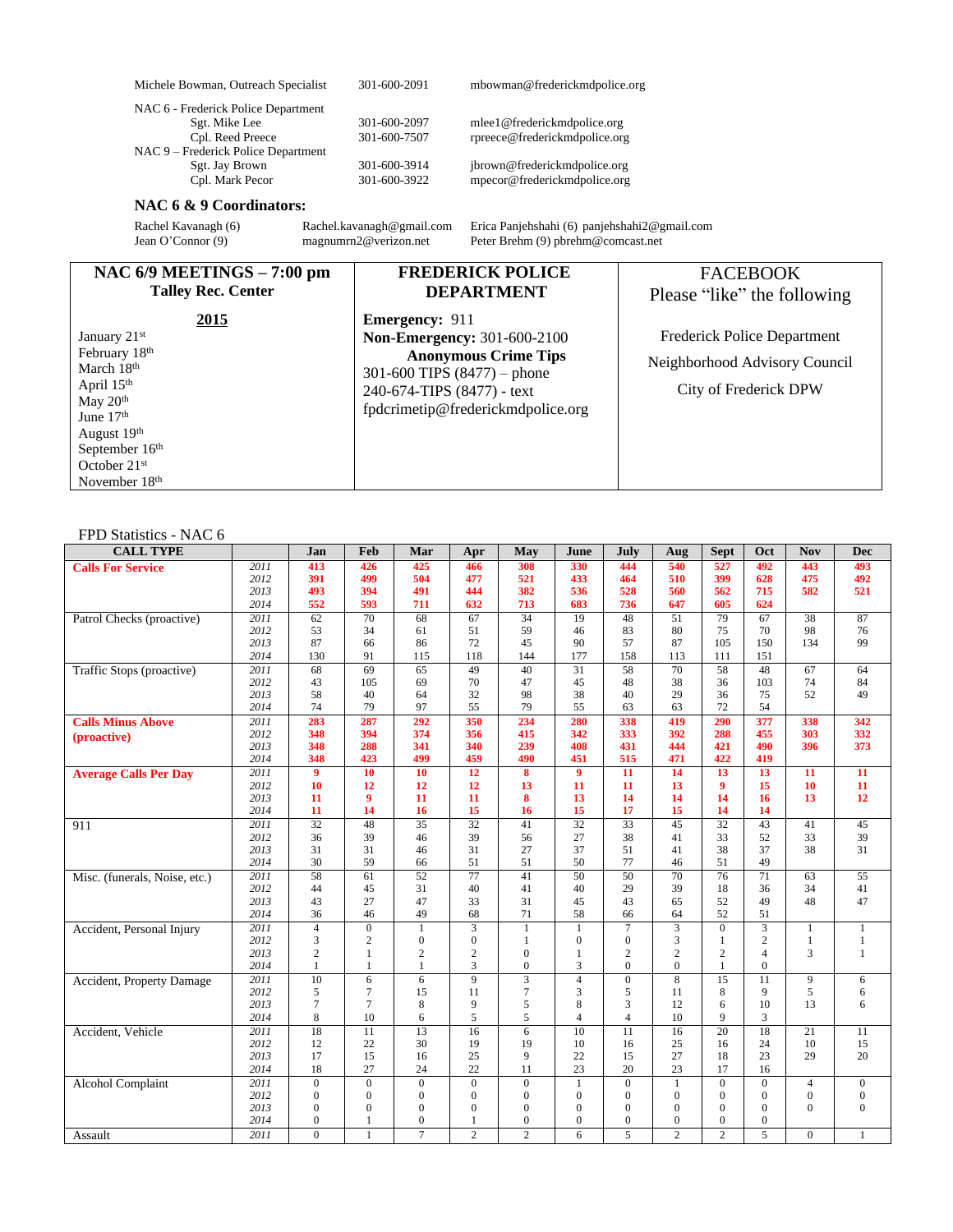|                               | 2012         | $\sqrt{2}$                         | $\mathbf{1}$                         | 6                                         | $\overline{4}$                       | $\sqrt{2}$                              | $\overline{4}$                       | 3                                  | 6                                  | $\overline{c}$                          | 1                                    | $\overline{4}$   | $\overline{3}$   |
|-------------------------------|--------------|------------------------------------|--------------------------------------|-------------------------------------------|--------------------------------------|-----------------------------------------|--------------------------------------|------------------------------------|------------------------------------|-----------------------------------------|--------------------------------------|------------------|------------------|
|                               | 2013<br>2014 | 5<br>$\boldsymbol{0}$              | $\boldsymbol{0}$<br>$\overline{4}$   | 3<br>3                                    | $\overline{4}$<br>1                  | $\overline{4}$<br>3                     | 3<br>3                               | 7<br>4                             | 3<br>3                             | $\mathbf{1}$<br>$\overline{\mathbf{c}}$ | 5<br>1                               | $\overline{4}$   | 1                |
| Burglary, B&E In Progress     | 2011         | $\boldsymbol{0}$                   | $\boldsymbol{0}$                     | $\boldsymbol{0}$                          | $\overline{0}$                       | $\boldsymbol{0}$                        | $\boldsymbol{0}$                     | $\overline{0}$                     | $\boldsymbol{0}$                   | $\overline{0}$                          | $\mathbf{0}$                         | $\boldsymbol{0}$ | $\boldsymbol{0}$ |
|                               | 2012         | $\boldsymbol{0}$                   | $\boldsymbol{0}$                     | $\boldsymbol{0}$                          | $\boldsymbol{0}$                     | $\boldsymbol{0}$                        | $\mathbf{1}$                         | $\mathbf 0$                        | 1                                  | $\boldsymbol{0}$                        | 1                                    | $\mathbf{1}$     | $\mathbf{1}$     |
|                               | 2013<br>2014 | $\boldsymbol{0}$<br>$\mathbf{0}$   | $\boldsymbol{0}$<br>$\boldsymbol{0}$ | 1<br>$\overline{c}$                       | $\boldsymbol{0}$<br>$\overline{0}$   | $\boldsymbol{0}$<br>$\overline{0}$      | $\boldsymbol{0}$<br>$\boldsymbol{0}$ | 0<br>$\overline{0}$                | $\boldsymbol{0}$<br>$\mathbf{0}$   | $\boldsymbol{0}$<br>1                   | $\boldsymbol{0}$<br>$\mathbf{0}$     | $\mathbf{0}$     | $\boldsymbol{0}$ |
| <b>Burglary</b> , Commercial  | 2011         | $\boldsymbol{0}$                   | $\overline{0}$                       | $\boldsymbol{0}$                          | $\overline{0}$                       | $\boldsymbol{0}$                        | $\overline{0}$                       | $\boldsymbol{0}$                   | $\mathbf{1}$                       | $\boldsymbol{0}$                        | $\boldsymbol{0}$                     | $\boldsymbol{0}$ | $\boldsymbol{0}$ |
|                               | 2012         | $\mathbf{0}$                       | $\boldsymbol{0}$                     | $\boldsymbol{0}$                          | $\boldsymbol{0}$                     | 1                                       | $\sqrt{2}$                           | $\boldsymbol{0}$                   | $\boldsymbol{0}$                   | $\boldsymbol{0}$                        | 1                                    | $\sqrt{2}$       | $\boldsymbol{0}$ |
|                               | 2013<br>2014 | $\boldsymbol{0}$<br>$\mathbf{0}$   | $\boldsymbol{0}$<br>$\boldsymbol{0}$ | $\boldsymbol{0}$<br>$\boldsymbol{0}$      | $\boldsymbol{0}$<br>$\boldsymbol{0}$ | $\overline{0}$<br>$\boldsymbol{0}$      | $\boldsymbol{0}$<br>$\boldsymbol{0}$ | 2<br>$\boldsymbol{0}$              | $\mathbf{1}$<br>$\boldsymbol{0}$   | $\mathbf{0}$<br>$\overline{0}$          | $\mathbf{0}$<br>$\boldsymbol{0}$     | 1                | $\boldsymbol{0}$ |
| <b>Burglary</b> , Residential | 2011         | $\overline{0}$                     | $\overline{0}$                       | $\mathbf{1}$                              | 1                                    | $\overline{2}$                          | $\overline{3}$                       | $\boldsymbol{0}$                   | $\overline{4}$                     | $\overline{0}$                          | $\overline{c}$                       | $\sqrt{2}$       | $\boldsymbol{0}$ |
|                               | 2012         | $\boldsymbol{0}$                   | 3                                    | $\sqrt{2}$                                | $\boldsymbol{0}$                     | $\boldsymbol{0}$                        | $\sqrt{2}$                           | $\overline{0}$                     | 3                                  | 5                                       | $\boldsymbol{0}$                     | $\mathbf{1}$     | 1                |
|                               | 2013<br>2014 | $\overline{c}$<br>1                | $\boldsymbol{0}$<br>$\mathbf{0}$     | $\mathfrak{2}$<br>$\boldsymbol{0}$        | 3<br>$\mathbf{1}$                    | $\overline{c}$<br>$\boldsymbol{0}$      | 3<br>$\mathbf{1}$                    | $\boldsymbol{0}$<br>1              | $\mathbf{1}$<br>$\tau$             | $\mathbf{1}$<br>1                       | 3<br>$\mathbf{2}$                    | $\mathbf{1}$     | $\boldsymbol{0}$ |
| Destruction of Property /     | 2011         | 6                                  | $\overline{2}$                       | $\mathbf{1}$                              | $\overline{\mathbf{3}}$              | $\overline{0}$                          | $\overline{4}$                       | 11                                 | $\mathbf{1}$                       | 6                                       | $\overline{3}$                       | $\overline{9}$   | $\,8\,$          |
| Vandalism                     | 2012         | $\boldsymbol{2}$                   | $\sqrt{2}$                           | 6                                         | 10                                   | $\overline{4}$                          | $\boldsymbol{0}$                     | $\overline{c}$                     | $\overline{4}$                     | 6                                       | 7                                    | $\overline{7}$   | 1                |
|                               | 2013<br>2014 | $\mathbf{2}$<br>$\mathfrak{Z}$     | 1<br>$\overline{c}$                  | 3<br>$\sqrt{2}$                           | 3<br>$\mathbf{2}$                    | $\mathbf{1}$<br>5                       | $\overline{4}$<br>5                  | 3<br>3                             | 3<br>3                             | $\overline{4}$<br>5                     | 6<br>2                               | $\mathbf{2}$     | 3                |
| <b>Discharging Firearm</b>    | 2011         | $\boldsymbol{0}$                   | $\mathbf{0}$                         | $\boldsymbol{0}$                          | $\mathbf{0}$                         | $\mathbf{0}$                            | $\mathbf{0}$                         | $\boldsymbol{0}$                   | $\mathbf{1}$                       | $\mathbf{1}$                            | $\boldsymbol{0}$                     | $\boldsymbol{0}$ | $\mathbf{1}$     |
|                               | 2012         | $\boldsymbol{0}$                   | $\boldsymbol{0}$                     | $\boldsymbol{0}$                          | $\boldsymbol{0}$                     | 1                                       | $\boldsymbol{0}$                     | $\overline{0}$                     | $\boldsymbol{0}$                   | $\mathbf{1}$                            | $\boldsymbol{0}$                     | $\boldsymbol{0}$ | $\boldsymbol{0}$ |
|                               | 2013<br>2014 | 1<br>$\boldsymbol{0}$              | $\sqrt{2}$<br>$\boldsymbol{0}$       | 1<br>$\mathbf{1}$                         | $\overline{0}$<br>1                  | $\mathbf{1}$<br>$\boldsymbol{0}$        | $\mathbf{1}$<br>$\boldsymbol{0}$     | $\mathbf{1}$<br>$\boldsymbol{0}$   | $\mathbf{1}$<br>$\overline{c}$     | $\overline{c}$<br>$\boldsymbol{0}$      | $\boldsymbol{0}$<br>$\boldsymbol{0}$ | $\mathbf{0}$     | $\mathbf{0}$     |
| Disorderly Conduct/           | 2011         | $\overline{\mathbf{3}}$            | $\overline{0}$                       | $\mathbf{1}$                              | $\overline{0}$                       | $\overline{2}$                          | $\overline{0}$                       | $\overline{2}$                     |                                    | $\overline{2}$                          | $\overline{2}$                       | 1                | 2                |
| Disturbance / Fight           | 2012         | 1                                  | $\mathbf{1}$                         | $\mathbf{1}$                              | $\sqrt{2}$                           | $\boldsymbol{0}$                        | $\sqrt{2}$                           | $\sqrt{2}$                         | $\boldsymbol{0}$                   | $\boldsymbol{0}$                        | 3                                    | $\sqrt{2}$       | 3                |
|                               | 2013<br>2014 | 5<br>4                             | $\overline{c}$<br>$\overline{4}$     | $\boldsymbol{0}$<br>$\overline{4}$        | $\overline{c}$<br>$\mathbf{1}$       | 1<br>3                                  | $\overline{4}$<br>3                  | $\overline{4}$<br>1                | $\sqrt{2}$<br>$\mathbf{2}$         | $\overline{c}$<br>$\mathbf{1}$          | $\mathbf{2}$<br>$\mathbf{0}$         | $\mathbf{0}$     | $\boldsymbol{0}$ |
| Domestic Assault/Dispute      | 2011         | 1                                  | $\mathbf{1}$                         | $\boldsymbol{0}$                          | $\mathbf{0}$                         | 1                                       | $\boldsymbol{0}$                     | $\mathbf{1}$                       | $\mathbf{2}$                       | $\boldsymbol{0}$                        | $\overline{c}$                       | 1                | $\mathbf{1}$     |
|                               | 2012         | 1                                  | $\boldsymbol{0}$                     | 1                                         | $\mathbf{1}$                         | 3                                       | 3                                    | $\boldsymbol{0}$                   | $\mathbf{1}$                       | $\overline{4}$                          | 1                                    | $\boldsymbol{0}$ | $\mathbf{1}$     |
|                               | 2013<br>2014 | $\boldsymbol{0}$<br>1              | $\boldsymbol{0}$<br>1                | 1<br>1                                    | $\boldsymbol{0}$<br>1                | $\boldsymbol{0}$<br>2                   | $\mathbf{1}$<br>$\mathbf{1}$         | 1<br>$\overline{0}$                | $\mathbf{1}$<br>$\mathbf{2}$       | $\boldsymbol{0}$<br>1                   | 1<br>1                               | $\mathbf{0}$     | 1                |
| Drug Complaint                | 2011         | $\boldsymbol{0}$                   | $\boldsymbol{0}$                     | $\mathbf{1}$                              | $\mathbf{1}$                         | $\boldsymbol{0}$                        | $\boldsymbol{0}$                     | $\overline{0}$                     | $\boldsymbol{0}$                   | $\mathbf{0}$                            | $\mathbf{1}$                         | $\boldsymbol{0}$ | $\mathbf{0}$     |
|                               | 2012         | $\mathbf{0}$                       | $\mathbf{0}$                         | $\boldsymbol{0}$                          | $\boldsymbol{0}$                     | 1                                       | $\overline{c}$                       | $\boldsymbol{0}$                   | $\boldsymbol{0}$                   | 1                                       | $\overline{0}$                       | $\boldsymbol{0}$ | $\mathfrak{Z}$   |
|                               | 2013<br>2014 | 1<br>$\boldsymbol{0}$              | 1<br>$\boldsymbol{0}$                | 2<br>$\mathbf{1}$                         | $\boldsymbol{0}$<br>$\mathbf{1}$     | 1<br>1                                  | $\mathbf{1}$<br>$\sqrt{2}$           | $\mathfrak{2}$<br>$\sqrt{2}$       | 1<br>$\mathbf{1}$                  | 1<br>$\overline{0}$                     | 1<br>$\boldsymbol{0}$                | $\mathfrak{2}$   | $\mathbf{0}$     |
| Graffiti                      | 2011         | $\mathbf{0}$                       | $\overline{0}$                       | $\overline{c}$                            | $\overline{0}$                       | $\mathbf{1}$                            | $\overline{0}$                       | $\overline{0}$                     | $\boldsymbol{0}$                   | $\mathbf{0}$                            | $\boldsymbol{0}$                     | $\boldsymbol{0}$ | $\mathbf{0}$     |
|                               | 2012         | 1                                  | $\boldsymbol{0}$                     | $\boldsymbol{0}$                          | $\boldsymbol{0}$                     | $\boldsymbol{0}$                        | 1                                    | 1                                  | $\boldsymbol{0}$                   | 1                                       | $\boldsymbol{0}$                     | $\boldsymbol{0}$ | $\boldsymbol{0}$ |
|                               | 2013<br>2014 | $\mathbf{1}$<br>$\boldsymbol{0}$   | $\mathbf{1}$<br>1                    | $\boldsymbol{0}$<br>$\boldsymbol{0}$      | $\overline{0}$<br>$\boldsymbol{0}$   | $\mathbf{0}$<br>$\overline{\mathbf{c}}$ | $\mathbf{1}$<br>$\sqrt{2}$           | $\mathbf{0}$<br>$\overline{0}$     | $\mathbf{1}$<br>$\boldsymbol{0}$   | $\mathbf{1}$<br>$\overline{0}$          | $\mathbf{0}$<br>$\boldsymbol{0}$     | 1                | $\mathbf{0}$     |
| Hit and Run, Property         | 2011         | $\overline{2}$                     | 6                                    | $\overline{2}$                            | $\overline{\tau}$                    | $\overline{4}$                          | $\overline{4}$                       | $\mathbf{1}$                       | $\overline{0}$                     | $\overline{2}$                          | $\overline{4}$                       | $\overline{2}$   | $\overline{9}$   |
| Damage/Personal Injury        | 2012         | $\overline{4}$                     | $\overline{4}$                       | 6                                         | 3                                    | $\overline{4}$                          | 5                                    | 3                                  | 5                                  | 3                                       | 3                                    | $\sqrt{2}$       | $\mathfrak{S}$   |
|                               | 2013<br>2014 | 3                                  | $\overline{c}$<br>$\tau$             | 5<br>$\tau$                               | 8<br>10                              | 1                                       | $\tau$                               | 6                                  | 6                                  | $\overline{7}$<br>$\boldsymbol{0}$      | 4                                    | $\tau$           | $\overline{4}$   |
| <b>Juvenile Complaints</b>    | 2011         | $\sqrt{2}$<br>$\mathbf{1}$         | $\mathbf{1}$                         | $\overline{2}$                            | 3                                    | 6<br>$\overline{0}$                     | 6<br>5                               | 7<br>3                             | $\sqrt{5}$<br>$\sqrt{6}$           | 16                                      | 6<br>$\overline{7}$                  | $\overline{4}$   | $\overline{4}$   |
|                               | 2012         | 6                                  | 3                                    | 7                                         | 3                                    | 6                                       | $\boldsymbol{0}$                     | $\boldsymbol{0}$                   | $\overline{4}$                     | 16                                      | 5                                    | 7                | $\overline{c}$   |
|                               | 2013         | 3                                  | 3                                    | $\boldsymbol{0}$                          | $\sqrt{2}$<br>$\overline{c}$         | 3<br>12                                 | 11                                   | 7                                  | $\mathbf{2}$                       | $\overline{c}$                          | $\overline{4}$                       | $\overline{4}$   | 3                |
| Parking Complaint/Violation   | 2014<br>2011 | 5<br>$\overline{0}$                | 1<br>$\overline{0}$                  | $\overline{\mathbf{c}}$<br>$\overline{0}$ | $\overline{0}$                       | $\boldsymbol{0}$                        | 3<br>$\mathbf{1}$                    | 6<br>$\overline{0}$                | $\boldsymbol{7}$<br>$\overline{0}$ | 5<br>$\overline{3}$                     | 6<br>$\overline{2}$                  | $\boldsymbol{0}$ | $\mathbf{1}$     |
|                               | 2012         | $\boldsymbol{0}$                   | $\mathbf{1}$                         | $\boldsymbol{0}$                          | $\boldsymbol{0}$                     | $\boldsymbol{0}$                        | $\boldsymbol{0}$                     | $\mathbf{1}$                       | $\boldsymbol{0}$                   | $\boldsymbol{0}$                        | $\mathbf{1}$                         | $\mathbf{2}$     | $\boldsymbol{0}$ |
|                               | 2013         | 1                                  | $\boldsymbol{2}$                     | 1                                         | $\boldsymbol{0}$                     | 1                                       | $\boldsymbol{0}$                     | 1                                  | $\boldsymbol{0}$                   | $\boldsymbol{0}$                        | $\boldsymbol{0}$                     | $\boldsymbol{0}$ | $\boldsymbol{0}$ |
| Robbery, Armed                | 2014<br>2011 | $\mathbf{0}$<br>1                  | 1<br>$\overline{0}$                  | 1<br>$\boldsymbol{0}$                     | 1<br>$\overline{0}$                  | $\boldsymbol{0}$<br>$\boldsymbol{0}$    | $\boldsymbol{0}$<br>$\boldsymbol{0}$ | $\boldsymbol{0}$<br>$\overline{0}$ | $\boldsymbol{0}$<br>$\mathbf{1}$   | $\boldsymbol{0}$<br>$\mathbf{0}$        | $\boldsymbol{0}$<br>$\overline{0}$   | $\boldsymbol{0}$ | 3                |
|                               | 2012         | 1                                  | $\boldsymbol{0}$                     | $\boldsymbol{0}$                          | $\boldsymbol{0}$                     | 1                                       | $\boldsymbol{0}$                     | 0                                  | $\boldsymbol{0}$                   | $\boldsymbol{0}$                        | $\overline{0}$                       | $\mathbf{0}$     | $\mathbf{0}$     |
|                               | 2013         | $\Omega$                           | $\theta$                             | $\theta$                                  | $\theta$                             | $\theta$                                | $\overline{2}$                       | $\Omega$                           | $\Omega$                           | $\theta$                                | 1                                    | $\overline{0}$   | $\Omega$         |
| Robbery In Progress           | 2014<br>2011 | $\mathbf{0}$<br>$\overline{0}$     | $\boldsymbol{0}$<br>$\overline{0}$   | $\mathbf{1}$<br>$\boldsymbol{0}$          | $\boldsymbol{0}$<br>$\overline{0}$   | $\boldsymbol{0}$<br>$\overline{0}$      | $\boldsymbol{0}$<br>$\overline{0}$   | $\boldsymbol{0}$<br>$\overline{0}$ | $\boldsymbol{0}$<br>$\overline{0}$ | $\boldsymbol{0}$<br>$\overline{0}$      | $\boldsymbol{0}$<br>$\overline{0}$   | $\boldsymbol{0}$ | $\boldsymbol{0}$ |
|                               | 2012         | $\boldsymbol{0}$                   | $\boldsymbol{0}$                     | $\boldsymbol{0}$                          | $\boldsymbol{0}$                     | $\boldsymbol{0}$                        | $\boldsymbol{0}$                     | $\mathbf{1}$                       | $\boldsymbol{0}$                   | $\boldsymbol{0}$                        | $\boldsymbol{0}$                     | $\mathbf{1}$     | $\boldsymbol{0}$ |
|                               | 2013         | $\boldsymbol{0}$                   | $\boldsymbol{0}$                     | $\boldsymbol{0}$                          | $\boldsymbol{0}$                     | $\boldsymbol{0}$                        | $\boldsymbol{0}$                     | $\boldsymbol{0}$                   | $\boldsymbol{0}$                   | $\boldsymbol{0}$                        | $\boldsymbol{0}$                     | $\boldsymbol{0}$ | $\boldsymbol{0}$ |
| Robbery, Strong Arm/          | 2014<br>2011 | $\boldsymbol{0}$<br>$\mathbf{1}$   | $\boldsymbol{0}$<br>$\overline{0}$   | $\boldsymbol{0}$<br>$\boldsymbol{0}$      | $\boldsymbol{0}$<br>$\overline{0}$   | $\boldsymbol{0}$<br>1                   | $\boldsymbol{0}$<br>$\overline{0}$   | $\boldsymbol{0}$<br>$\overline{0}$ | $\mathbf{1}$<br>$\boldsymbol{0}$   | $\boldsymbol{0}$<br>$\mathbf{1}$        | 1<br>$\mathbf{1}$                    | $\boldsymbol{0}$ | $\mathbf{1}$     |
| Occurred Earlier              | 2012         | $\boldsymbol{0}$                   | $\boldsymbol{0}$                     | $\boldsymbol{0}$                          | $\boldsymbol{0}$                     | $\boldsymbol{0}$                        | $\boldsymbol{0}$                     | $\boldsymbol{0}$                   | $\boldsymbol{0}$                   | $\boldsymbol{0}$                        | $\boldsymbol{0}$                     | $\boldsymbol{0}$ | $\boldsymbol{0}$ |
|                               | 2013<br>2014 | $\boldsymbol{0}$<br>$\mathbf{0}$   | $\boldsymbol{0}$<br>$\boldsymbol{0}$ | $\boldsymbol{0}$<br>$\mathbf{1}$          | $\boldsymbol{0}$<br>$\boldsymbol{0}$ | $\boldsymbol{0}$<br>$\boldsymbol{0}$    | $\boldsymbol{0}$<br>$\mathbf{1}$     | $\mathbf{1}$<br>$\boldsymbol{0}$   | $\mathbf{2}$<br>$\boldsymbol{0}$   | $\boldsymbol{0}$<br>$\mathbf{0}$        | $\mathbf{0}$<br>$\mathbf{0}$         | $\boldsymbol{0}$ | $\boldsymbol{0}$ |
| Sex Offense/Rape              | 2011         | $\mathbf{1}$                       | $\overline{0}$                       | $\boldsymbol{0}$                          | $\overline{0}$                       | $\overline{4}$                          | $\overline{2}$                       | $\overline{2}$                     | $\overline{0}$                     | $\overline{0}$                          | $\mathbf{1}$                         | $\mathbf{0}$     | $\overline{4}$   |
|                               | 2012         | $\overline{4}$                     | $\boldsymbol{0}$                     | 3                                         | $\mathbf{1}$                         | $\boldsymbol{0}$                        | $\mathbf{1}$                         | 4                                  | $\boldsymbol{0}$                   | $\boldsymbol{0}$                        | $\sqrt{2}$                           | $\boldsymbol{0}$ | $\boldsymbol{0}$ |
|                               | 2013         | $\mathbf{1}$                       | 3                                    | $\mathbf{1}$                              | $\sqrt{2}$                           | $\boldsymbol{0}$                        | $\sqrt{2}$                           | $\boldsymbol{0}$                   | $\boldsymbol{0}$                   | 1                                       | $\mathbf{0}$                         | $\mathbf{0}$     | $\boldsymbol{0}$ |
| Shooting                      | 2014<br>2011 | $\mathbf{1}$<br>$\overline{2}$     | 3<br>$\overline{0}$                  | $\mathbf{1}$<br>$\boldsymbol{0}$          | $\boldsymbol{0}$<br>$\overline{0}$   | 1<br>$\boldsymbol{0}$                   | $\boldsymbol{0}$<br>$\overline{0}$   | $\mathbf{1}$<br>$\boldsymbol{0}$   | $\overline{c}$<br>$\boldsymbol{0}$ | 1<br>$\boldsymbol{0}$                   | $\mathbf{1}$<br>$\boldsymbol{0}$     | $\boldsymbol{0}$ | $\mathbf{0}$     |
|                               | 2012         | $\mathbf{0}$                       | $\boldsymbol{0}$                     | $\boldsymbol{0}$                          | $\boldsymbol{0}$                     | $\boldsymbol{0}$                        | $\boldsymbol{0}$                     | $\boldsymbol{0}$                   | $\mathbf{1}$                       | $\boldsymbol{0}$                        | $\sqrt{2}$                           | $\mathbf{1}$     | $\boldsymbol{0}$ |
|                               | 2013         | $\boldsymbol{0}$                   | $\boldsymbol{0}$                     | $\boldsymbol{0}$                          | $\boldsymbol{0}$                     | $\boldsymbol{0}$                        | $\boldsymbol{0}$                     | $\boldsymbol{0}$                   | $\boldsymbol{0}$                   | $\boldsymbol{0}$                        | $\boldsymbol{0}$                     | $\boldsymbol{0}$ | $\mathbf{0}$     |
| Stabbing                      | 2014<br>2011 | $\boldsymbol{0}$<br>$\overline{0}$ | $\boldsymbol{0}$<br>$\overline{0}$   | $\boldsymbol{0}$<br>$\overline{0}$        | $\mathbf{1}$<br>$\overline{0}$       | $\boldsymbol{0}$<br>$\overline{0}$      | $\boldsymbol{0}$<br>$\overline{0}$   | $\boldsymbol{0}$<br>$\overline{0}$ | $\boldsymbol{0}$<br>$\overline{0}$ | $\boldsymbol{0}$<br>$\overline{0}$      | $\boldsymbol{0}$<br>$\overline{0}$   | $\boldsymbol{0}$ | $\boldsymbol{0}$ |
|                               | 2012         | $\boldsymbol{0}$                   | $\boldsymbol{0}$                     | $\boldsymbol{0}$                          | $\boldsymbol{0}$                     | $\boldsymbol{0}$                        | $\boldsymbol{0}$                     | $\boldsymbol{0}$                   | $\boldsymbol{0}$                   | $\boldsymbol{0}$                        | $\mathbf{0}$                         | $\boldsymbol{0}$ | $\boldsymbol{0}$ |
|                               | 2013         | $\boldsymbol{0}$                   | $\mathbf{1}$                         | $\mathbf{1}$                              | $\mathbf{1}$                         | $\boldsymbol{0}$                        | $\boldsymbol{0}$                     | $\boldsymbol{0}$                   | $\boldsymbol{0}$                   | $\boldsymbol{0}$                        | $\mathbf{0}$                         | 1                | $\boldsymbol{0}$ |
| Suspicious - Activity/        | 2014<br>2011 | 1<br>$\overline{21}$               | $\boldsymbol{0}$<br>$\overline{32}$  | $\boldsymbol{0}$<br>$\overline{33}$       | $\boldsymbol{0}$<br>$\overline{30}$  | $\boldsymbol{0}$<br>$\overline{13}$     | $\sqrt{2}$<br>$\overline{25}$        | $\boldsymbol{0}$<br>47             | $\mathbf{1}$<br>$\overline{57}$    | $\mathbf{1}$<br>$\overline{51}$         | 1<br>44                              | 36               | $\overline{22}$  |
| Person/Situation/Vehicle      | 2012         | $21\,$                             | 31                                   | 30                                        | 36                                   | 36                                      | 9                                    | 40                                 | 37                                 | 20                                      | 69                                   | 31               | 39               |
|                               | 2013         | 35                                 | 16                                   | 32                                        | 32                                   | 20                                      | 39                                   | 45                                 | 30                                 | 29                                      | 51                                   | 24               | 32               |
| Tampering with a vehicle      | 2014<br>2011 | 30<br>$\boldsymbol{0}$             | 29<br>$\overline{0}$                 | 50<br>$\boldsymbol{0}$                    | 38<br>$\boldsymbol{0}$               | 34<br>$\boldsymbol{0}$                  | 36<br>$\boldsymbol{0}$               | 48<br>$\boldsymbol{0}$             | 37<br>$\boldsymbol{0}$             | 36<br>$\boldsymbol{0}$                  | 42<br>$\mathbf{0}$                   | $\boldsymbol{0}$ | $\boldsymbol{0}$ |
|                               | 2012         | 1                                  | $\boldsymbol{0}$                     | $\boldsymbol{0}$                          | $\mathbf{2}$                         | $\boldsymbol{0}$                        | $\boldsymbol{2}$                     | 1                                  | $\mathbf{1}$                       | $\overline{c}$                          | $\mathbf{1}$                         | $\boldsymbol{0}$ | $\overline{4}$   |
|                               | 2013         | $\sqrt{2}$                         | $\mathbf{1}$                         | $\mathbf{1}$                              | $\mathbf{1}$                         | $\mathbf{1}$                            | $\boldsymbol{0}$                     | $\boldsymbol{0}$                   | $\sqrt{2}$                         | $\sqrt{2}$                              | $\boldsymbol{0}$                     | $\mathbf{1}$     | $\boldsymbol{0}$ |
|                               | 2014         | $\mathbf{1}$                       | $\boldsymbol{0}$                     | $\sqrt{2}$                                | $\mathbf{1}$                         | $\boldsymbol{0}$                        | $\mathbf{1}$                         | $\boldsymbol{0}$                   | $\mathbf{1}$                       | $\overline{4}$                          | $\boldsymbol{0}$                     |                  |                  |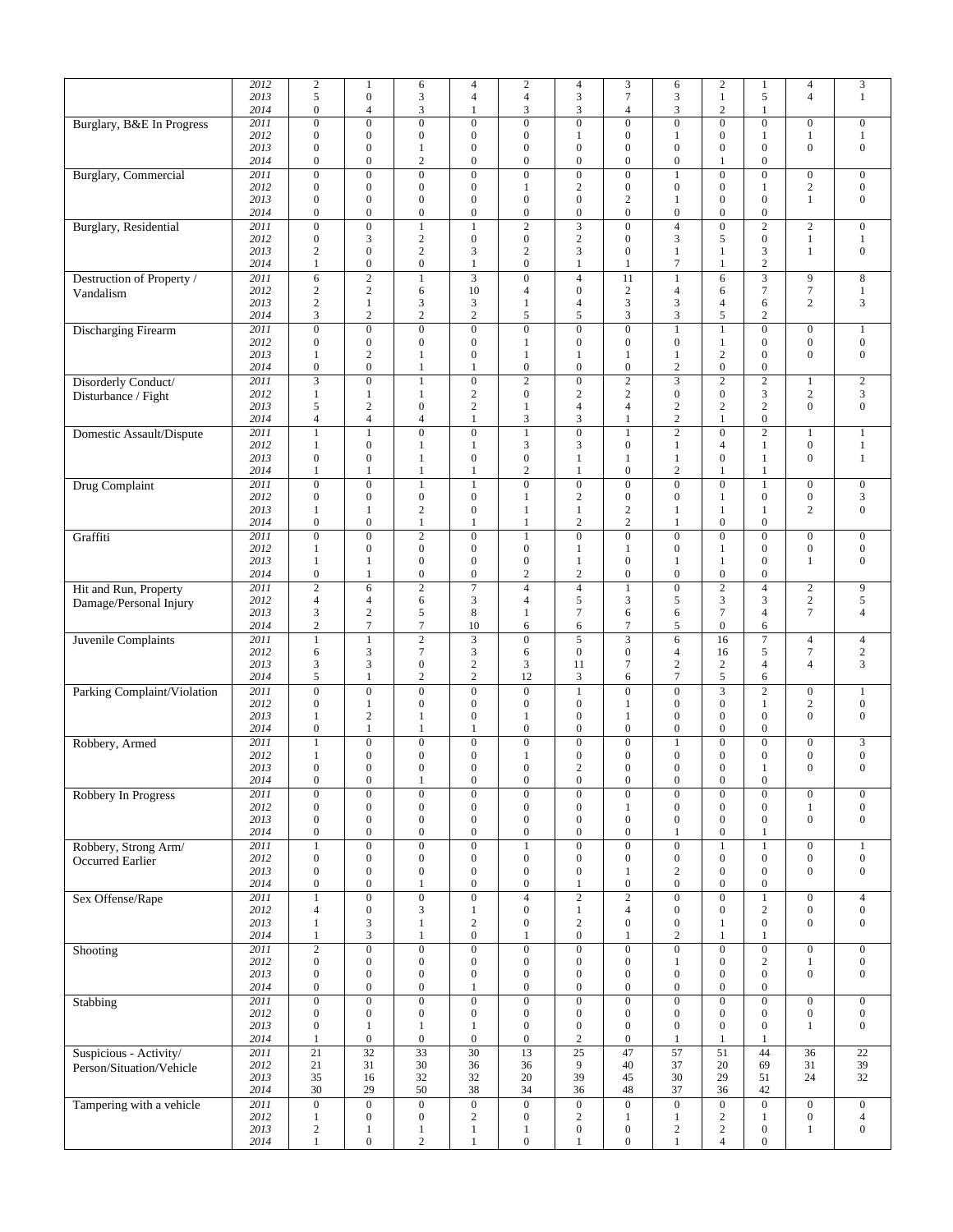| Theft                              | 2011 | 12               | 10               | 11               | 7                 | 3                       | 11               | 9                       | 13                      | $\tau$           | 9                | 10               | 13               |
|------------------------------------|------|------------------|------------------|------------------|-------------------|-------------------------|------------------|-------------------------|-------------------------|------------------|------------------|------------------|------------------|
|                                    |      |                  |                  |                  |                   |                         |                  |                         |                         |                  |                  |                  |                  |
|                                    | 2012 | 9                | 6                | 5                | 12                | 15                      | 16               | 15                      | 12                      | 10               | 10               | 9                | 21               |
|                                    | 2013 | 8                | 14               | 8                | 6                 | 8                       | 9                | 13                      | 14                      | 10               | 11               | 10               | $\overline{4}$   |
|                                    | 2014 | 11               | 12               | 7                | 13                | 8                       | 14               | 9                       | 5                       | 11               | 8                |                  |                  |
|                                    |      |                  |                  |                  |                   |                         |                  |                         |                         |                  |                  |                  |                  |
| Vehicle Theft                      | 2011 | $\mathbf{0}$     | $\overline{0}$   | $\overline{0}$   | $\mathbf{1}$      | $\mathbf{1}$            | $\mathbf{0}$     | $\overline{0}$          | $\mathbf{1}$            | $\mathbf{1}$     | $\overline{0}$   | $\boldsymbol{0}$ | $\mathbf{0}$     |
|                                    | 2012 | $\boldsymbol{0}$ | $\boldsymbol{0}$ | $\boldsymbol{0}$ | $\boldsymbol{0}$  | $\boldsymbol{0}$        | $\mathbf{1}$     | $\boldsymbol{0}$        | $\mathbf{0}$            | $\boldsymbol{0}$ | 1                | $\mathbf{1}$     | 1                |
|                                    |      |                  |                  |                  |                   |                         |                  |                         |                         |                  |                  |                  |                  |
|                                    | 2013 | $\mathbf{0}$     | $\boldsymbol{0}$ | $\mathbf{1}$     | $\mathbf{0}$      | $\mathbf{0}$            | $\boldsymbol{0}$ | $\mathbf{1}$            | $\mathbf{0}$            | $\mathbf{1}$     | $\mathbf{0}$     | $\mathbf{1}$     | $\mathbf{0}$     |
|                                    | 2014 | $\boldsymbol{0}$ | $\boldsymbol{0}$ | $\boldsymbol{0}$ | $\mathbf{0}$      | $\boldsymbol{0}$        | $\mathbf{0}$     | $\mathbf{0}$            | $\mathbf{0}$            | $\mathbf{0}$     | $\mathbf{0}$     |                  |                  |
| Weapon Complaint/Violation         | 2011 | $\boldsymbol{0}$ | $\overline{0}$   | $\overline{0}$   | $\mathbf{1}$      | $\boldsymbol{0}$        | $\overline{0}$   | $\overline{0}$          | $\overline{0}$          | $\overline{0}$   | $\boldsymbol{0}$ | $\mathbf{1}$     | $\overline{0}$   |
|                                    |      |                  |                  |                  |                   |                         |                  |                         |                         |                  |                  |                  |                  |
|                                    | 2012 | $\boldsymbol{0}$ | $\boldsymbol{0}$ | $\boldsymbol{0}$ | $\boldsymbol{0}$  | $\boldsymbol{0}$        | $\boldsymbol{0}$ | $\boldsymbol{0}$        | $\mathbf{0}$            | 1                | $\boldsymbol{0}$ | $\mathbf{1}$     | $\boldsymbol{0}$ |
|                                    | 2013 | $\boldsymbol{0}$ | $\boldsymbol{0}$ | $\boldsymbol{0}$ | $\boldsymbol{0}$  | $\boldsymbol{0}$        | $\boldsymbol{0}$ | 1                       | $\mathbf{0}$            | $\boldsymbol{0}$ | $\boldsymbol{0}$ | $\mathbf{1}$     | $\mathbf{1}$     |
|                                    | 2014 | $\mathbf{0}$     | $\boldsymbol{0}$ | $\mathbf{0}$     | $\overline{0}$    | $\mathbf{0}$            | $\overline{0}$   | 1                       | $\boldsymbol{0}$        | $\mathbf{0}$     | $\mathbf{0}$     |                  |                  |
|                                    |      |                  |                  |                  |                   |                         |                  |                         |                         |                  |                  |                  |                  |
|                                    |      |                  |                  |                  |                   |                         |                  |                         |                         |                  |                  |                  |                  |
| <b>ARRESTS</b>                     |      | Jan              | Feb              | Mar              | Apr               | May                     | <b>June</b>      | July                    | Aug                     | <b>Sept</b>      | Oct              | <b>Nov</b>       | <b>Dec</b>       |
|                                    |      |                  |                  |                  |                   |                         |                  |                         |                         |                  |                  |                  |                  |
| Accident, PD/PI                    | 2011 | $\boldsymbol{0}$ | $\boldsymbol{0}$ | $\boldsymbol{0}$ | $\boldsymbol{0}$  | $\boldsymbol{0}$        | $\boldsymbol{0}$ | $\boldsymbol{0}$        | $\mathbf{0}$            | $\boldsymbol{0}$ | $\boldsymbol{0}$ | $\mathbf{1}$     | $\mathbf{0}$     |
|                                    | 2012 | 1                | $\boldsymbol{0}$ | $\boldsymbol{0}$ | $\boldsymbol{0}$  | $\overline{c}$          | $\boldsymbol{0}$ | $\boldsymbol{0}$        | $\mathbf{0}$            | $\boldsymbol{0}$ | $\boldsymbol{0}$ | $\boldsymbol{0}$ | $\mathbf{0}$     |
|                                    | 2013 | $\boldsymbol{0}$ | $\boldsymbol{0}$ | $\mathbf{0}$     | 1                 | $\boldsymbol{0}$        | $\boldsymbol{0}$ | $\overline{0}$          | $\boldsymbol{0}$        | $\overline{0}$   | 1                | $\mathbf{1}$     | $\mathbf{0}$     |
|                                    |      |                  |                  |                  |                   |                         |                  |                         |                         |                  |                  |                  |                  |
|                                    | 2014 | $\boldsymbol{0}$ | $\boldsymbol{0}$ | $\boldsymbol{0}$ | $\boldsymbol{0}$  | 1                       | $\boldsymbol{0}$ | $\boldsymbol{0}$        | $\mathbf{0}$            | 1                | 1                |                  |                  |
| Assault                            | 2011 | $\boldsymbol{0}$ | $\overline{0}$   | $\boldsymbol{0}$ | $\overline{0}$    | $\mathbf{1}$            | $\boldsymbol{0}$ | $\mathbf{1}$            | $\boldsymbol{0}$        | $\boldsymbol{0}$ | $\boldsymbol{0}$ | $\overline{c}$   | $\boldsymbol{0}$ |
|                                    | 2012 | $\boldsymbol{0}$ | $\boldsymbol{0}$ | $\mathbf{1}$     | $\boldsymbol{0}$  | $\boldsymbol{0}$        | $\mathbf{1}$     | $\boldsymbol{0}$        | $\mathbf{0}$            | $\overline{0}$   | 1                | $\mathbf{1}$     | $\boldsymbol{0}$ |
|                                    |      |                  |                  |                  |                   |                         |                  |                         |                         |                  |                  |                  |                  |
|                                    | 2013 | $\overline{0}$   | $\overline{0}$   | $\boldsymbol{0}$ | $\overline{0}$    | $\overline{0}$          | $\boldsymbol{0}$ | $\mathbf{0}$            | 1                       | $\overline{0}$   | $\mathbf{0}$     | $\mathbf{1}$     | $\boldsymbol{0}$ |
|                                    | 2014 | $\mathbf{0}$     | $\boldsymbol{0}$ | $\boldsymbol{0}$ | $\mathbf{0}$      | $\boldsymbol{0}$        | $\boldsymbol{0}$ | $\mathbf{1}$            | $\mathbf{0}$            | $\mathbf{0}$     | $\boldsymbol{0}$ |                  |                  |
|                                    | 2011 | $\boldsymbol{0}$ | $\boldsymbol{0}$ | $\boldsymbol{0}$ | $\boldsymbol{0}$  | 1                       | $\boldsymbol{0}$ | $\boldsymbol{0}$        | $\mathbf{1}$            | $\mathbf{1}$     | 1                | $\boldsymbol{0}$ | $\mathbf{0}$     |
| Burglary                           |      |                  |                  |                  |                   |                         |                  |                         |                         |                  |                  |                  |                  |
|                                    | 2012 | $\boldsymbol{0}$ | $\boldsymbol{0}$ | $\boldsymbol{0}$ | $\overline{0}$    | $\boldsymbol{0}$        | 1                | $\boldsymbol{0}$        | $\mathbf{0}$            | $\mathbf{0}$     | $\mathbf{0}$     | $\boldsymbol{0}$ | $\mathbf{0}$     |
|                                    | 2013 | $\boldsymbol{0}$ | $\boldsymbol{0}$ | 1                | $\boldsymbol{0}$  | $\boldsymbol{0}$        | $\boldsymbol{0}$ | $\mathbf{0}$            | $\mathbf{0}$            | $\boldsymbol{0}$ | $\boldsymbol{0}$ | $\mathbf{0}$     | $\mathbf{0}$     |
|                                    | 2014 | $\mathbf{0}$     | $\mathbf{0}$     | $\mathbf{1}$     | $\mathbf{0}$      | $\mathbf{0}$            | $\overline{0}$   | $\overline{0}$          | $\mathbf{1}$            | $\mathbf{0}$     | $\mathbf{0}$     |                  |                  |
|                                    |      |                  |                  |                  |                   |                         |                  |                         |                         |                  |                  |                  |                  |
| Destruction of Property            | 2011 | $\boldsymbol{0}$ | $\overline{0}$   | $\boldsymbol{0}$ | $\overline{0}$    | $\overline{0}$          | $\boldsymbol{0}$ | $\overline{0}$          | $\boldsymbol{0}$        | $\mathbf{1}$     | $\overline{0}$   | $\mathbf{1}$     | $\mathbf{0}$     |
|                                    | 2012 | $\boldsymbol{0}$ | $\boldsymbol{0}$ | 1                | $\boldsymbol{0}$  | $\boldsymbol{0}$        | $\boldsymbol{0}$ | $\boldsymbol{0}$        | $\mathbf{0}$            | $\overline{0}$   | 1                | $\boldsymbol{0}$ | $\boldsymbol{0}$ |
|                                    | 2013 | $\boldsymbol{0}$ | $\boldsymbol{0}$ | $\boldsymbol{0}$ | $\boldsymbol{0}$  | $\boldsymbol{0}$        | $\boldsymbol{0}$ | $\mathbf{0}$            | $\boldsymbol{0}$        | $\mathbf{0}$     | $\mathbf{0}$     | $\mathbf{0}$     | $\boldsymbol{0}$ |
|                                    | 2014 | $\overline{0}$   | $\boldsymbol{0}$ | $\overline{0}$   | $\overline{0}$    | $\overline{0}$          | $\overline{0}$   | $\overline{0}$          | $\mathbf{0}$            | $\mathbf{1}$     | 1                |                  |                  |
|                                    |      |                  |                  |                  |                   |                         |                  |                         |                         |                  |                  |                  |                  |
| Disorderly Conduct/                | 2011 | $\boldsymbol{0}$ | $\overline{0}$   | $\boldsymbol{0}$ | $\overline{0}$    | $\sqrt{2}$              | $\boldsymbol{0}$ | $\overline{\mathbf{c}}$ | $\boldsymbol{0}$        | $\boldsymbol{0}$ | $\mathbf{1}$     | $\mathbf{1}$     | $\mathbf{1}$     |
|                                    | 2012 | $\mathbf{1}$     | 1                | $\boldsymbol{0}$ | 1                 | 1                       | $\boldsymbol{0}$ | 1                       | $\mathbf{0}$            | $\boldsymbol{0}$ | $\boldsymbol{0}$ | $\boldsymbol{0}$ | $\boldsymbol{0}$ |
| Disturbance / Fight                |      | $\overline{c}$   |                  |                  | $\overline{0}$    |                         |                  | $\overline{0}$          |                         | $\mathbf{0}$     |                  | $\mathbf{0}$     | $\mathbf{0}$     |
|                                    | 2013 |                  | $\mathbf{1}$     | $\boldsymbol{0}$ |                   | $\boldsymbol{0}$        | $\mathbf{1}$     |                         | $\mathbf{0}$            |                  | 1                |                  |                  |
|                                    | 2014 | $\sqrt{2}$       | 3                | 1                | $\overline{0}$    | 1                       | 3                | $\boldsymbol{0}$        | $\mathbf{0}$            | $\overline{0}$   | $\overline{0}$   |                  |                  |
| Domestic Assault/Dispute           | 2011 | $\mathbf{1}$     | $\overline{0}$   | $\overline{0}$   | 1                 | $\boldsymbol{0}$        | $\overline{0}$   | $\mathbf{1}$            | $\boldsymbol{0}$        | $\overline{0}$   | $\mathbf{1}$     | $\mathbf{0}$     | $\mathbf{0}$     |
|                                    |      |                  |                  |                  |                   |                         |                  |                         |                         |                  | 1                |                  |                  |
|                                    | 2012 | 1                | $\boldsymbol{0}$ | 1                | 1                 | 1                       | 3                | $\boldsymbol{0}$        | 1                       | $\mathfrak{2}$   |                  | $\mathbf{0}$     | $\mathbf{1}$     |
|                                    | 2013 | $\boldsymbol{0}$ | $\boldsymbol{0}$ | $\mathbf{1}$     | $\boldsymbol{0}$  | $\boldsymbol{0}$        | $\mathbf{1}$     | $\mathbf{1}$            | $\mathbf{0}$            | $\overline{0}$   | $\mathbf{1}$     | $\mathbf{0}$     | 1                |
|                                    | 2014 | 1                | $\boldsymbol{0}$ | 1                | 1                 | $\sqrt{2}$              | 1                | $\boldsymbol{0}$        | $\sqrt{2}$              | 1                | $\boldsymbol{0}$ |                  |                  |
|                                    |      |                  |                  |                  |                   |                         |                  | $\overline{0}$          |                         | $\overline{0}$   | $\mathbf{1}$     |                  |                  |
| Drug Complaint                     | 2011 | $\boldsymbol{0}$ | $\overline{0}$   | $\overline{0}$   | $\overline{0}$    | $\overline{0}$          | $\overline{0}$   |                         | $\overline{0}$          |                  |                  | $\overline{0}$   | $\overline{0}$   |
|                                    | 2012 | $\boldsymbol{0}$ | $\boldsymbol{0}$ | $\boldsymbol{0}$ | $\boldsymbol{0}$  | 1                       | $\boldsymbol{0}$ | $\boldsymbol{0}$        | $\mathbf{0}$            | 1                | $\boldsymbol{0}$ | $\boldsymbol{0}$ | $\overline{c}$   |
|                                    | 2013 | $\boldsymbol{0}$ | $\mathbf{0}$     | $\boldsymbol{0}$ | $\boldsymbol{0}$  | $\mathbf{1}$            | $\boldsymbol{0}$ | $\mathbf{2}$            | 1                       | 1                | 1                | $\mathbf{0}$     | $\mathbf{0}$     |
|                                    | 2014 | $\mathbf{0}$     | $\mathbf{0}$     |                  |                   | $\boldsymbol{0}$        |                  | $\boldsymbol{0}$        | $\boldsymbol{0}$        | $\overline{0}$   | $\boldsymbol{0}$ |                  |                  |
|                                    |      |                  |                  | 1                | 1                 |                         | 1                |                         |                         |                  |                  |                  |                  |
| Hit and Run, Property              | 2011 | $\boldsymbol{0}$ | $\overline{0}$   | $\boldsymbol{0}$ | $\mathbf{0}$      | $\boldsymbol{0}$        | $\boldsymbol{0}$ | $\overline{0}$          | $\overline{0}$          | $\overline{0}$   | $\mathbf{1}$     | $\mathbf{0}$     | $\overline{0}$   |
|                                    | 2012 | $\boldsymbol{0}$ | $\boldsymbol{0}$ | $\boldsymbol{0}$ | $\boldsymbol{0}$  | $\boldsymbol{0}$        | $\boldsymbol{0}$ | $\boldsymbol{0}$        | $\mathbf{0}$            | $\mathbf{0}$     | $\mathbf{0}$     | $\mathbf{0}$     | $\mathbf{0}$     |
| Damage                             |      |                  |                  |                  |                   |                         |                  |                         |                         | $\overline{0}$   |                  |                  |                  |
|                                    | 2013 | $\boldsymbol{0}$ | $\boldsymbol{0}$ | $\boldsymbol{0}$ | $\boldsymbol{0}$  | $\boldsymbol{0}$        | $\boldsymbol{0}$ | $\boldsymbol{0}$        | $\mathbf{0}$            |                  | $\mathbf{0}$     | $\mathbf{1}$     | $\mathbf{0}$     |
|                                    | 2014 | $\boldsymbol{0}$ | $\boldsymbol{0}$ | 1                | $\boldsymbol{0}$  | $\boldsymbol{0}$        | $\boldsymbol{0}$ | $\boldsymbol{0}$        | $\mathbf{0}$            | $\boldsymbol{0}$ | $\boldsymbol{0}$ |                  |                  |
| Misc. (attempt to locate,          | 2011 | $\boldsymbol{0}$ | $\overline{0}$   | $\boldsymbol{0}$ | $\mathbf{1}$      | $\mathbf{1}$            | $\overline{3}$   | $\overline{0}$          | $\overline{\mathbf{3}}$ | 3                | $\boldsymbol{0}$ | $\sqrt{2}$       | $\mathbf{0}$     |
|                                    | 2012 | $\overline{c}$   | $\overline{c}$   | $\mathbf{1}$     | $\boldsymbol{0}$  | $\mathbf{1}$            | $\overline{c}$   | $\boldsymbol{0}$        | $\mathbf{0}$            | $\mathbf{1}$     | $\mathbf{0}$     | $\overline{c}$   | 1                |
| harassment, trespassing, juvenile, |      |                  |                  |                  |                   |                         |                  |                         |                         |                  |                  |                  |                  |
| welfare check, etc)                | 2013 | 4                | 1                | 1                | $\overline{4}$    | 1                       | $\sqrt{2}$       | $\boldsymbol{0}$        | 1                       | 1                | $\mathbf{0}$     | 1                | $\mathbf{0}$     |
|                                    | 2014 | 1                | 3                | 3                | 1                 | 3                       | $\overline{c}$   | 1                       | $\overline{c}$          | 3                | 1                |                  |                  |
|                                    | 2011 | $\boldsymbol{0}$ | $\boldsymbol{0}$ | $\boldsymbol{0}$ | 1                 | $\boldsymbol{0}$        | $\boldsymbol{0}$ | $\boldsymbol{0}$        | $\boldsymbol{0}$        | $\mathbf{1}$     | $\boldsymbol{0}$ | $\mathbf{0}$     | $\mathbf{1}$     |
| Robbery                            |      |                  |                  |                  |                   |                         |                  |                         |                         |                  |                  |                  |                  |
|                                    | 2012 | $\mathbf{0}$     | $\mathbf{0}$     | $\mathbf{0}$     | $\mathbf{0}$      | $\mathbf{0}$            | $\mathbf{0}$     | $\mathbf{0}$            | $\boldsymbol{0}$        | $\overline{0}$   | $\mathbf{0}$     | $\boldsymbol{0}$ | $\boldsymbol{0}$ |
|                                    | 2013 | $\mathbf{0}$     | $\boldsymbol{0}$ | $\mathbf{0}$     | $\boldsymbol{0}$  | $\mathbf{0}$            | $\boldsymbol{0}$ | $\overline{0}$          | $\mathbf{0}$            | $\boldsymbol{0}$ | $\mathbf{0}$     | $\boldsymbol{0}$ | $\mathbf{0}$     |
|                                    | 2014 | 0                | $\mathbf{0}$     | $\mathbf{0}$     | $\mathbf{0}$      | $\mathbf{0}$            | $\mathbf{0}$     | $\mathbf{0}$            | $\theta$                | $\theta$         | $\mathbf{0}$     |                  |                  |
|                                    |      |                  |                  |                  |                   |                         |                  |                         |                         |                  |                  |                  |                  |
| Shooting                           | 2011 | $\boldsymbol{0}$ | $\overline{0}$   | $\boldsymbol{0}$ | $\boldsymbol{0}$  | $\boldsymbol{0}$        | $\boldsymbol{0}$ | $\boldsymbol{0}$        | $\boldsymbol{0}$        | $\overline{0}$   | $\boldsymbol{0}$ | $\mathbf{0}$     | $\mathbf{0}$     |
|                                    | 2012 | $\boldsymbol{0}$ | $\boldsymbol{0}$ | $\mathbf{0}$     | $\boldsymbol{0}$  | $\boldsymbol{0}$        | $\boldsymbol{0}$ | $\boldsymbol{0}$        | $\mathbf{0}$            | $\boldsymbol{0}$ | $\boldsymbol{0}$ | $\boldsymbol{0}$ | $\mathbf{0}$     |
|                                    | 2013 | $\boldsymbol{0}$ | $\boldsymbol{0}$ | $\boldsymbol{0}$ | $\boldsymbol{0}$  | $\boldsymbol{0}$        | $\boldsymbol{0}$ | $\boldsymbol{0}$        | $\mathbf{0}$            | $\boldsymbol{0}$ | $\boldsymbol{0}$ | $\overline{0}$   | $\mathbf{0}$     |
|                                    | 2014 | $\boldsymbol{0}$ | $\boldsymbol{0}$ | $\mathbf{0}$     | $\mathbf{1}$      | $\boldsymbol{0}$        | $\boldsymbol{0}$ | $\boldsymbol{0}$        | $\mathbf{0}$            | $\mathbf{0}$     | $\boldsymbol{0}$ |                  |                  |
|                                    |      |                  |                  |                  |                   |                         |                  |                         |                         |                  |                  |                  |                  |
| Stabbing                           | 2011 | $\boldsymbol{0}$ | $\boldsymbol{0}$ | $\mathbf{0}$     | $\overline{0}$    | $\boldsymbol{0}$        | $\boldsymbol{0}$ | $\boldsymbol{0}$        | $\boldsymbol{0}$        | $\boldsymbol{0}$ | $\boldsymbol{0}$ | $\boldsymbol{0}$ | $\boldsymbol{0}$ |
|                                    | 2012 | $\boldsymbol{0}$ | $\boldsymbol{0}$ | $\boldsymbol{0}$ | $\boldsymbol{0}$  | $\boldsymbol{0}$        | $\boldsymbol{0}$ | $\boldsymbol{0}$        | $\boldsymbol{0}$        | $\overline{0}$   | $\boldsymbol{0}$ | $\mathbf{0}$     | $\mathbf{0}$     |
|                                    | 2013 | $\boldsymbol{0}$ | $\boldsymbol{0}$ | $\boldsymbol{0}$ | $\boldsymbol{0}$  | $\boldsymbol{0}$        | $\boldsymbol{0}$ | $\boldsymbol{0}$        | $\boldsymbol{0}$        | $\boldsymbol{0}$ | $\boldsymbol{0}$ | $\boldsymbol{0}$ | $\mathbf{0}$     |
|                                    |      |                  | $\boldsymbol{0}$ | $\overline{0}$   | $\boldsymbol{0}$  | $\overline{0}$          | $\mathbf{1}$     | $\boldsymbol{0}$        | $\overline{0}$          | $\boldsymbol{0}$ | $\overline{0}$   |                  |                  |
|                                    | 2014 | $\boldsymbol{0}$ |                  |                  |                   |                         |                  |                         |                         |                  |                  |                  |                  |
| Selective Enforcement              | 2011 | $\overline{2}$   | $\mathbf{1}$     | $\overline{0}$   | $\overline{2}$    | $\overline{0}$          | $\overline{0}$   | $\boldsymbol{0}$        | $\overline{0}$          | $\overline{0}$   | $\overline{0}$   | $\boldsymbol{0}$ | $\boldsymbol{0}$ |
|                                    | 2012 | $\mathbf{0}$     | $\boldsymbol{0}$ | $\mathbf{0}$     | $\boldsymbol{0}$  | $\boldsymbol{0}$        | $\boldsymbol{0}$ | $\boldsymbol{0}$        | $\boldsymbol{0}$        | $\boldsymbol{0}$ | $\boldsymbol{0}$ | $\boldsymbol{0}$ | $\boldsymbol{0}$ |
|                                    | 2013 | $\boldsymbol{0}$ | $\boldsymbol{0}$ | $\boldsymbol{0}$ | $\boldsymbol{0}$  | $\boldsymbol{0}$        | $\boldsymbol{0}$ | $\boldsymbol{0}$        | $\mathbf{0}$            | $\mathbf{0}$     | $\boldsymbol{0}$ | $\mathbf{0}$     | $\mathbf{0}$     |
|                                    |      |                  |                  |                  |                   |                         |                  |                         |                         |                  |                  |                  |                  |
|                                    | 2014 | $\boldsymbol{0}$ | $\boldsymbol{0}$ | $\mathbf{0}$     | $\overline{0}$    | $\boldsymbol{0}$        | $\boldsymbol{0}$ | $\boldsymbol{0}$        | $\boldsymbol{0}$        | $\boldsymbol{0}$ | $\boldsymbol{0}$ |                  |                  |
| Suspicious                         | 2011 | $\,1$            | $\,1$            | $\boldsymbol{0}$ | $\overline{0}$    | $\boldsymbol{0}$        | $\overline{0}$   | $\mathbf{1}$            | $\mathbf{1}$            | $\sqrt{2}$       | $\overline{4}$   | $\mathbf{0}$     | $\mathbf{1}$     |
|                                    | 2012 | $\mathbf{0}$     | $\mathbf{1}$     | $\mathbf{0}$     | 1                 | $\boldsymbol{0}$        | $\overline{c}$   | $\boldsymbol{0}$        | 1                       | $\boldsymbol{0}$ | 3                | $\boldsymbol{0}$ | $\overline{2}$   |
| Person/Situation/Vehicle           |      |                  |                  |                  |                   |                         |                  |                         |                         |                  |                  |                  |                  |
|                                    | 2013 | $\mathbf{1}$     | $\boldsymbol{0}$ | $\mathbf{1}$     | $\boldsymbol{0}$  | $\boldsymbol{0}$        | $\mathbf{1}$     | 3                       | $\mathbf{1}$            | $\mathbf{1}$     | $\overline{c}$   | $\mathbf{0}$     | $\overline{c}$   |
|                                    | 2014 | $\overline{c}$   | $\sqrt{2}$       | $\boldsymbol{2}$ | $\mathbf{1}$      | $\boldsymbol{0}$        | $\mathbf{1}$     | $\mathbf{1}$            | $\boldsymbol{0}$        | $\mathbf{1}$     | $\overline{c}$   |                  |                  |
| Theft                              | 2011 | $\overline{6}$   | $\overline{9}$   | $\overline{4}$   | $\overline{\tau}$ | $\overline{0}$          | $\overline{0}$   | $\mathbf{1}$            | $\overline{3}$          | $\overline{0}$   | $\overline{0}$   | $\overline{0}$   | $\overline{2}$   |
|                                    |      |                  |                  |                  |                   |                         |                  |                         |                         |                  |                  |                  |                  |
|                                    | 2012 | $\mathbf{0}$     | $\boldsymbol{0}$ | $\boldsymbol{0}$ | $\boldsymbol{0}$  | $\mathbf{1}$            | $\boldsymbol{2}$ | $\boldsymbol{0}$        | $\mathbf{1}$            | $\boldsymbol{0}$ | $\boldsymbol{0}$ | $\boldsymbol{0}$ | 3                |
|                                    | 2013 | $\overline{c}$   | $\mathbf{1}$     | $\boldsymbol{0}$ | $\mathbf{1}$      | $\mathbf{1}$            | $\boldsymbol{0}$ | $\boldsymbol{0}$        | $\boldsymbol{0}$        | $\mathbf{0}$     | $\mathbf{1}$     | $\sqrt{2}$       | $\mathbf{0}$     |
|                                    | 2014 | $\boldsymbol{0}$ | $\mathbf{1}$     | $\mathbf{1}$     | 3                 | $\overline{c}$          | $\boldsymbol{0}$ | $\mathbf{1}$            | $\boldsymbol{0}$        | 1                | $\boldsymbol{0}$ |                  |                  |
|                                    |      |                  |                  |                  |                   |                         |                  |                         |                         |                  |                  |                  |                  |
| Traffic                            | 2011 | $\boldsymbol{0}$ | $\overline{0}$   | $\overline{0}$   | $\overline{0}$    | $\overline{\mathbf{3}}$ | $\overline{2}$   | $\overline{4}$          | $\sqrt{6}$              | $\mathbf{1}$     | 6                | $\sqrt{5}$       | $5\overline{)}$  |
|                                    | 2012 | $\mathbf{1}$     | 3                | 1                | $\mathbf{1}$      | 6                       | 3                | 3                       | $\overline{4}$          | 6                | 6                | 3                | 3                |
|                                    | 2013 | $\overline{4}$   | $\sqrt{2}$       | 4                | $\overline{c}$    | 6                       | 3                | $\mathbf{1}$            | $\sqrt{2}$              | $\overline{4}$   | 5                | 3                | 12               |
|                                    | 2014 | 8                | 9                | 8                | $\mathbf{1}$      | 6                       | 10               | 6                       | $\overline{4}$          | 9                | 7                |                  |                  |
|                                    |      |                  |                  |                  |                   |                         |                  |                         |                         |                  |                  |                  |                  |
| Trespassing                        | 2011 | $\mathbf{0}$     | $\overline{0}$   | $\overline{0}$   | $\overline{0}$    | $\overline{2}$          | $\mathbf{1}$     | $\overline{0}$          | $\overline{0}$          | $\overline{0}$   | $\mathbf{1}$     | $\boldsymbol{0}$ | $\mathbf{1}$     |
|                                    | 2012 | $\boldsymbol{0}$ | $\mathbf{2}$     | $\boldsymbol{0}$ | $\boldsymbol{0}$  | $\mathbf{1}$            | $\boldsymbol{0}$ | $\mathbf{1}$            | $\boldsymbol{0}$        | $\mathbf{1}$     | $\mathbf{1}$     | $\boldsymbol{0}$ | $\boldsymbol{0}$ |
|                                    | 2013 | $\boldsymbol{0}$ | $\boldsymbol{0}$ |                  |                   | $\boldsymbol{0}$        | $\boldsymbol{0}$ | $\mathbf{1}$            | $\sqrt{2}$              | $\overline{c}$   | $\mathbf{1}$     | $\mathbf{0}$     | $\boldsymbol{0}$ |
|                                    |      |                  |                  | $\mathbf{1}$     | $\mathbf{1}$      |                         |                  |                         |                         |                  |                  |                  |                  |
|                                    | 2014 | $\overline{0}$   | 1                | 3                | $\overline{c}$    | $\overline{0}$          | $\overline{4}$   | $\overline{4}$          | $\overline{0}$          | $\boldsymbol{0}$ | 1                |                  |                  |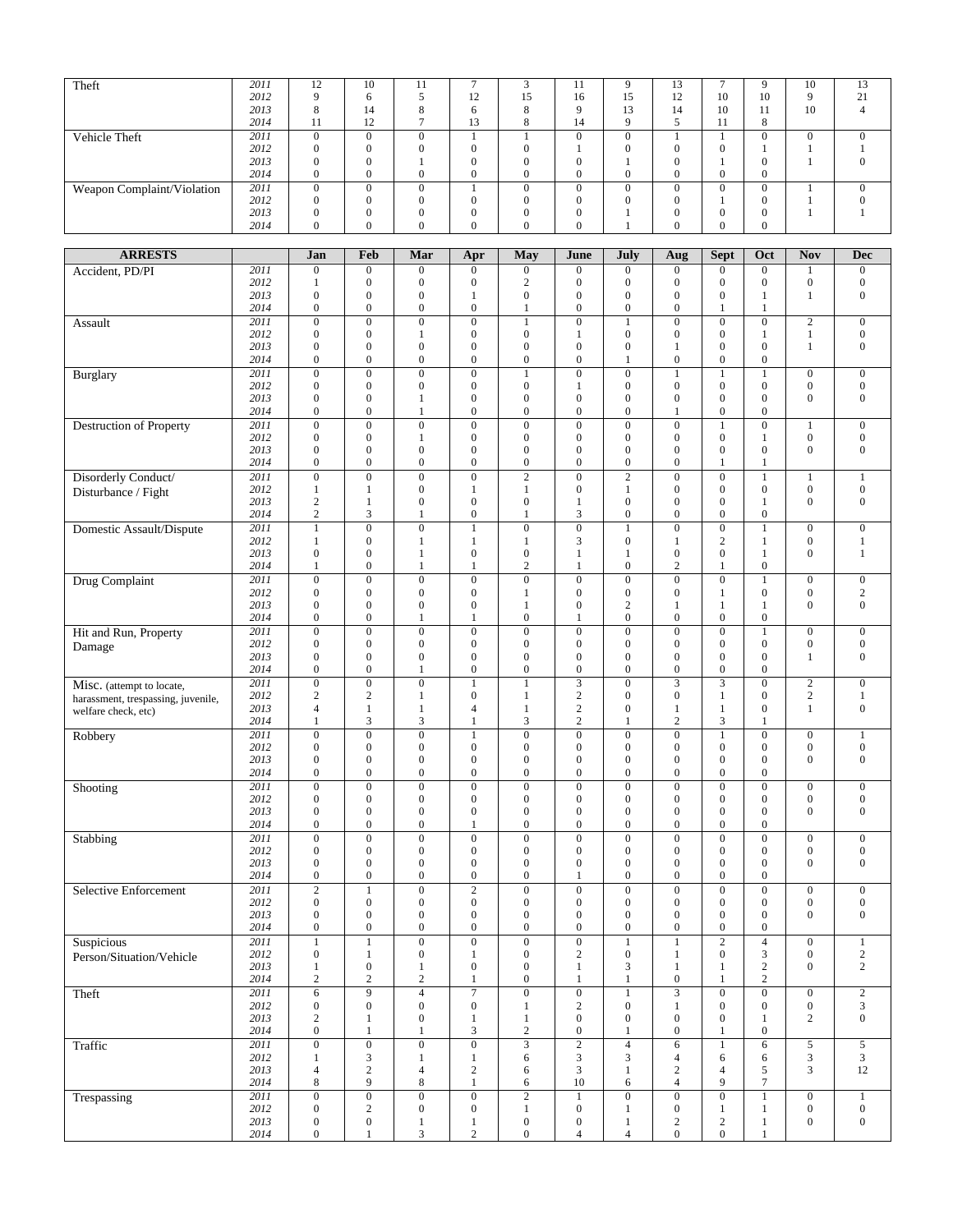| <b>Weapons Violation</b> | 2011 |    |     |    |    |    |              |    |            | -0          | U                | U  |    |
|--------------------------|------|----|-----|----|----|----|--------------|----|------------|-------------|------------------|----|----|
|                          | 2012 |    |     |    |    |    |              |    |            |             |                  |    |    |
|                          | 2013 |    |     |    |    |    |              |    |            |             |                  | O  |    |
|                          | 2014 |    |     |    |    |    |              |    |            | O           | $\left( \right)$ |    |    |
| <b>TOTAL</b>             | 2011 | 10 | 11  |    | 12 | 10 | $\mathbf{v}$ | 10 | 14         | $\mathbf o$ | 16               | 12 | 11 |
|                          | 2012 | n. |     |    |    | 15 | 14           |    | -          | 11          | 13               |    | 12 |
|                          | 2013 | 13 | - 2 |    |    |    | $\mathbf o$  |    | $^{\circ}$ | $\mathbf o$ | 13               | ш  | 15 |
|                          | 2014 | 14 | 19  | 22 | 11 | 15 | 23           | 14 |            | 17          | 13               |    |    |

## FPD STATISTICS – NAC 9

| <b>CALL TYPE</b>                 |                          | Jan                                  | Feb                                  | Mar                                  | Apr                                  | <b>May</b>                           | June                                 | <b>July</b>                          | Aug                                  | <b>Sept</b>                        | Oct                                  | <b>Nov</b>                           | <b>Dec</b>                           |
|----------------------------------|--------------------------|--------------------------------------|--------------------------------------|--------------------------------------|--------------------------------------|--------------------------------------|--------------------------------------|--------------------------------------|--------------------------------------|------------------------------------|--------------------------------------|--------------------------------------|--------------------------------------|
| <b>Calls For Service</b>         | 2011                     | 258                                  | 263                                  | 316                                  | 356                                  | 230                                  | 288                                  | 368                                  | 382                                  | 378                                | 348                                  | 300                                  | 326                                  |
|                                  | 2012<br>2013             | 266<br>296                           | 333<br>316                           | 363<br>344                           | 347<br>343                           | 425<br>382                           | 372<br>363                           | 392<br>396                           | 363<br>381                           | 332<br>359                         | 406<br>402                           | 318<br>382                           | 344<br>367                           |
|                                  | 2014                     | 367                                  | 314                                  | 379                                  | 388                                  | 493                                  | 402                                  | 509                                  | 509                                  | 453                                | 420                                  |                                      |                                      |
| Patrol Checks (proactive)        | 2011                     | 28                                   | 22                                   | 23                                   | 35                                   | 16                                   | 16                                   | 19                                   | 22                                   | 32                                 | 34                                   | 24                                   | 23                                   |
|                                  | 2012                     | 19                                   | 28                                   | 32                                   | 40                                   | 56                                   | 44                                   | 62                                   | 48                                   | 53                                 | 36                                   | 36                                   | 36                                   |
|                                  | 2013<br>2014             | 29<br>40                             | 41<br>34                             | 24<br>39                             | 31<br>56                             | 45<br>68                             | 25<br>74                             | 38<br>69                             | 36<br>57                             | 41<br>63                           | 51<br>75                             | 50                                   | 32                                   |
| <b>Traffic Stops (proactive)</b> | 2011                     | 66                                   | 75                                   | 89                                   | 79                                   | 49                                   | 71                                   | 97                                   | 85                                   | 113                                | 84                                   | 74                                   | 97                                   |
|                                  | 2012                     | 65                                   | 95                                   | 106                                  | 83                                   | 85                                   | 57                                   | 56                                   | 76                                   | 74                                 | 119                                  | 96                                   | 111                                  |
|                                  | 2013<br>2014             | 101<br>73                            | 103<br>68                            | 108<br>93                            | 82<br>94                             | 98<br>120                            | 56<br>46                             | 69<br>135                            | 90<br>143                            | 70<br>109                          | 95<br>81                             | 98                                   | 79                                   |
| <b>Calls Minus Above</b>         | 2011                     | 164                                  | 166                                  | 204                                  | 242                                  | 165                                  | 201                                  | 252                                  | 275                                  | 233                                | 230                                  | 202                                  | 206                                  |
| (proactive)                      | 2012                     | 182                                  | 210                                  | 225                                  | 224                                  | 284                                  | 271                                  | 274                                  | 239                                  | 205                                | 251                                  | 186                                  | 197                                  |
|                                  | 2013                     | 166                                  | 172                                  | 212                                  | 230                                  | 239                                  | 282                                  | 289                                  | 255                                  | 248                                | 256                                  | 234                                  | 256                                  |
| <b>Average Calls Per Day</b>     | 2014<br>$\frac{2011}{ }$ | 254<br>5                             | 212<br>$\overline{5}$                | 247<br>$\tau$                        | 238<br>$\,$ 8 $\,$                   | 305<br>5                             | 282<br>$\tau$                        | 305<br>8                             | 309<br>$\overline{9}$                | 281<br>8                           | 264<br>8                             | $\tau$                               | $\boldsymbol{7}$                     |
|                                  | 2012                     | 6                                    | $\tau$                               | 7                                    | $\tau$                               | 9                                    | 8                                    | 8                                    | 8                                    | $\tau$                             | 8                                    | 6                                    | 6                                    |
|                                  | 2013                     | 5                                    | 5                                    | 6                                    | $\tau$                               | 8                                    | 9                                    | 9                                    | 8                                    | 8                                  | 8                                    | 8                                    | 8                                    |
|                                  | 2014                     | 8                                    | $\boldsymbol{7}$                     | 8                                    | 8                                    | 10                                   | 9                                    | 10                                   | 10                                   | 9                                  | 8                                    |                                      |                                      |
| 911                              | 2011<br>2012             | 19<br>25                             | 18<br>35                             | 24<br>33                             | 26<br>25                             | 24<br>43                             | 20<br>31                             | 28<br>30                             | 32<br>31                             | 20<br>36                           | 31<br>32                             | 28<br>17                             | 27<br>30                             |
|                                  | 2013                     | 16                                   | 14                                   | 22                                   | 40                                   | 27                                   | 52                                   | 41                                   | 28                                   | 30                                 | 24                                   | 27                                   | 31                                   |
|                                  | 2014                     | 12                                   | 16                                   | 18                                   | 26                                   | 31                                   | 31                                   | 18                                   |                                      | 37                                 | 23                                   |                                      |                                      |
| Misc. (funerals, Noise, etc.)    | 2011                     | 24                                   | 29                                   | 36                                   | 42                                   | 18                                   | $\overline{22}$                      | $\overline{38}$                      | 39                                   | $\overline{37}$                    | 29                                   | $\overline{22}$                      | 26                                   |
|                                  | 2012<br>2013             | 14<br>10                             | 21<br>11                             | 19<br>19                             | 17<br>25                             | 20<br>31                             | 16<br>21                             | 17<br>28                             | 10<br>26                             | 13<br>28                           | 14<br>17                             | 10<br>16                             | 17<br>11                             |
|                                  | 2014                     | 17                                   | 19                                   | 22                                   | 19                                   | 19                                   | 22                                   | 28                                   | 21                                   | 18                                 | 27                                   |                                      |                                      |
| Accident, Personal Injury        | 2011                     | $\overline{\mathbf{3}}$              | $\mathbf{1}$                         | $\mathbf{0}$                         | $\overline{2}$                       | $\overline{4}$                       | $\overline{4}$                       | $\mathbf{1}$                         | $\mathbf{1}$                         | $\mathbf{1}$                       | $\mathbf{1}$                         | 2                                    | $\mathbf{0}$                         |
|                                  | 2012                     | $\boldsymbol{0}$                     | $\boldsymbol{0}$                     | $\mathbf{1}$                         | $\boldsymbol{0}$                     | $\mathbf{1}$                         | 2                                    | $\overline{c}$                       | $\boldsymbol{0}$                     | $\boldsymbol{0}$                   | $\mathbf{1}$                         | $\mathbf{1}$                         | $\boldsymbol{0}$                     |
|                                  | 2013<br>2014             | $\sqrt{2}$<br>6                      | $\mathbf{0}$<br>$\mathbf{1}$         | $\overline{0}$<br>$\boldsymbol{0}$   | 1<br>$\overline{c}$                  | 1<br>$\overline{\mathbf{c}}$         | 3<br>1                               | $\sqrt{2}$<br>$\mathbf{1}$           | $\mathbf{0}$<br>$\boldsymbol{0}$     | 3<br>$\boldsymbol{0}$              | 1<br>$\boldsymbol{0}$                | $\mathbf{0}$                         | $\mathbf{0}$                         |
| Accident, Property Damage        | 2011                     | $\overline{3}$                       | $\overline{4}$                       | 3                                    | $\overline{4}$                       | $\mathbf{1}$                         | $\overline{4}$                       | $\overline{\mathbf{3}}$              | $\overline{4}$                       | 3                                  | $\overline{4}$                       | $\mathfrak{Z}$                       | 8                                    |
|                                  | 2012                     | $\boldsymbol{0}$                     | 5                                    | 8                                    | 3                                    | $\tau$                               | $\overline{7}$                       | 5                                    | $\overline{7}$                       | $\overline{7}$                     | 10                                   | 8                                    | 6                                    |
|                                  | 2013                     | 8                                    | $\mathbf{1}$                         | 7                                    | 6                                    | 5                                    | 5                                    | 4                                    | 3                                    | 6                                  | 12                                   | 8                                    | 10                                   |
| Accident, Vehicle                | 2014<br>2011             | $\overline{4}$<br>$\overline{7}$     | 3<br>$\overline{8}$                  | $\overline{4}$<br>$\overline{7}$     | 4<br>13                              | $\tau$<br>$\overline{8}$             | $\overline{4}$<br>9                  | 10<br>$\overline{7}$                 | 4<br>$\overline{7}$                  | 6<br>$\overline{9}$                | 5<br>12                              | 9                                    | 10                                   |
|                                  | 2012                     | 15                                   | 9                                    | 15                                   | 12                                   | 21                                   | 16                                   | 13                                   | 16                                   | 9                                  | 18                                   | 16                                   | 11                                   |
|                                  | 2013                     | 13                                   | 12                                   | 13                                   | 12                                   | 9                                    | 16                                   | 11                                   | 10                                   | 17                                 | 20                                   | 13                                   | 16                                   |
|                                  | 2014                     | 15                                   | 11                                   | 15                                   | 13                                   | 19                                   | 9                                    | 17                                   | 12                                   | 15                                 | 15                                   |                                      |                                      |
| <b>Alcohol Complaint</b>         | 2011<br>2012             | $\boldsymbol{0}$<br>$\boldsymbol{0}$ | $\boldsymbol{0}$<br>$\boldsymbol{0}$ | $\mathbf{1}$<br>$\overline{0}$       | $\boldsymbol{0}$<br>$\boldsymbol{0}$ | $\boldsymbol{0}$<br>$\boldsymbol{0}$ | $\boldsymbol{0}$<br>1                | $\boldsymbol{0}$<br>$\boldsymbol{0}$ | $\boldsymbol{0}$<br>$\boldsymbol{0}$ | $\mathbf{0}$<br>$\mathbf{0}$       | $\boldsymbol{0}$<br>$\boldsymbol{0}$ | $\boldsymbol{0}$<br>$\boldsymbol{0}$ | $\boldsymbol{0}$<br>$\boldsymbol{0}$ |
|                                  | 2013                     | $\boldsymbol{0}$                     | $\boldsymbol{0}$                     | $\mathbf{0}$                         | $\boldsymbol{0}$                     | $\boldsymbol{0}$                     | $\mathbf{0}$                         | $\mathbf{0}$                         | 1                                    | $\mathbf{0}$                       | $\mathbf{0}$                         | $\mathbf{0}$                         | $\boldsymbol{0}$                     |
|                                  | 2014                     | $\mathbf{0}$                         | $\mathbf{0}$                         | $\overline{0}$                       | $\mathbf{0}$                         | 1                                    | $\boldsymbol{0}$                     | $\boldsymbol{0}$                     | $\mathbf{0}$                         | $\boldsymbol{0}$                   | $\overline{0}$                       |                                      |                                      |
| Assault                          | 2011                     | $\overline{0}$                       | $\overline{0}$                       | $\mathbf{1}$                         | $\mathbf{1}$                         | $\mathbf{1}$                         | $\overline{2}$                       | $\overline{2}$                       | $\overline{0}$                       | $\overline{2}$                     | $\mathbf{1}$                         | $\mathbf{1}$                         | $\mathbf{1}$                         |
|                                  | 2012<br>2013             | 3<br>$\mathbf{1}$                    | $\overline{4}$<br>3                  | $\overline{c}$<br>2                  | $\boldsymbol{0}$<br>3                | 1<br>$\overline{4}$                  | $\boldsymbol{0}$<br>$\overline{c}$   | 3<br>6                               | $\mathbf{2}$<br>3                    | 4<br>$\mathbf{1}$                  | $\boldsymbol{0}$<br>4                | 3<br>$\mathbf{0}$                    | $\overline{4}$<br>$\mathbf{1}$       |
|                                  | 2014                     | 1                                    | $\sqrt{2}$                           | $\boldsymbol{0}$                     | $\overline{c}$                       | $\sqrt{2}$                           | 3                                    | $\sqrt{2}$                           | $\mathbf{1}$                         | $\mathbf{2}$                       | $\overline{c}$                       |                                      |                                      |
| Burglary, B&E In Progress        | 2011                     | $\mathbf{0}$                         | $\overline{0}$                       | $\overline{0}$                       | $\overline{0}$                       | $\mathbf{0}$                         | $\overline{0}$                       | $\overline{0}$                       | $\mathbf{0}$                         | $\overline{0}$                     | $\mathbf{0}$                         | $\boldsymbol{0}$                     | $\boldsymbol{0}$                     |
|                                  | 2012<br>2013             | $\boldsymbol{0}$                     | $\boldsymbol{0}$                     | $\mathbf{0}$<br>$\mathbf{0}$         | $\boldsymbol{0}$                     | $\boldsymbol{0}$                     | 1<br>$\mathbf{0}$                    | $\boldsymbol{0}$                     | $\boldsymbol{0}$                     | $\boldsymbol{0}$                   | 0<br>$\overline{0}$                  | $\boldsymbol{0}$<br>$\mathbf{0}$     | $\boldsymbol{0}$                     |
|                                  | 2014                     | $\boldsymbol{0}$<br>$\boldsymbol{0}$ | $\boldsymbol{0}$<br>$\mathbf{0}$     | $\mathbf{0}$                         | $\boldsymbol{2}$<br>$\mathbf{0}$     | $\boldsymbol{0}$<br>$\mathbf{0}$     | $\mathbf{0}$                         | $\boldsymbol{0}$<br>$\boldsymbol{0}$ | $\boldsymbol{0}$<br>$\mathbf{0}$     | $\boldsymbol{0}$<br>$\mathbf{0}$   | $\overline{0}$                       |                                      | 1                                    |
| <b>Burglary</b> , Commercial     | 2011                     |                                      | $\boldsymbol{0}$                     | $\boldsymbol{0}$                     | $\boldsymbol{0}$                     | $\boldsymbol{0}$                     | $\boldsymbol{0}$                     | $\overline{0}$                       | $\overline{\mathbf{c}}$              | $\boldsymbol{0}$                   | $\boldsymbol{0}$                     |                                      | $\boldsymbol{0}$                     |
|                                  | 2012                     | $\boldsymbol{0}$                     | $\boldsymbol{0}$                     | $\boldsymbol{0}$                     | $\boldsymbol{0}$                     | $\sqrt{2}$                           | $\boldsymbol{0}$                     | $\boldsymbol{0}$                     | $\boldsymbol{0}$                     | $\boldsymbol{0}$                   | $\boldsymbol{0}$                     | $\boldsymbol{0}$                     | $\boldsymbol{0}$                     |
|                                  | 2013<br>2014             | 1<br>$\sqrt{2}$                      | $\boldsymbol{0}$<br>$\boldsymbol{0}$ | $\boldsymbol{0}$<br>$\boldsymbol{0}$ | $\boldsymbol{0}$<br>$\boldsymbol{0}$ | $\boldsymbol{0}$<br>$\boldsymbol{0}$ | $\boldsymbol{0}$<br>$\boldsymbol{0}$ | $\boldsymbol{0}$<br>$\boldsymbol{2}$ | $\overline{c}$<br>$\mathbf{1}$       | $\mathbf{1}$<br>$\boldsymbol{0}$   | $\boldsymbol{0}$<br>$\boldsymbol{0}$ | $\overline{0}$                       | $\boldsymbol{0}$                     |
| Burglary, Residential            | 2011                     | $\boldsymbol{0}$                     | $\overline{0}$                       | $\overline{0}$                       | $\boldsymbol{0}$                     | $\boldsymbol{0}$                     | $\mathbf{1}$                         | $\mathbf{1}$                         | $\,1$                                | $\mathbf{1}$                       | $\sqrt{2}$                           | $\overline{0}$                       | $\boldsymbol{0}$                     |
|                                  | 2012                     | $\boldsymbol{0}$                     | $\boldsymbol{0}$                     | $\overline{c}$                       | $\boldsymbol{0}$                     | $\boldsymbol{0}$                     | $\boldsymbol{0}$                     | $\boldsymbol{0}$                     | $\boldsymbol{0}$                     | $\mathbf{1}$                       | $\mathbf{1}$                         | $\mathbf{0}$                         | $\boldsymbol{0}$                     |
|                                  | 2013                     | 1                                    | $\mathbf{1}$                         | $\boldsymbol{0}$                     | 3                                    | 3                                    | $\mathbf{2}$                         | $\boldsymbol{0}$                     | $\mathbf{1}$                         | $\mathbf{1}$                       | $\boldsymbol{0}$                     | $\mathbf{0}$                         | $\mathbf{1}$                         |
|                                  | 2014                     | $\boldsymbol{0}$                     | $\sqrt{2}$                           | $\boldsymbol{0}$                     | $\boldsymbol{0}$                     | $\boldsymbol{0}$                     | 3                                    | 1                                    | $\boldsymbol{0}$                     | 3                                  | 2                                    |                                      |                                      |
| <b>Destruction of Property</b>   | 2011<br>2012             | $\overline{0}$<br>$\mathfrak{Z}$     | $\overline{4}$<br>$\overline{4}$     | $\overline{0}$<br>$\mathbf{1}$       | $\overline{4}$<br>6                  | $\overline{2}$<br>$\,2$              | $\overline{4}$<br>$\boldsymbol{0}$   | $\overline{5}$<br>4                  | $\overline{5}$<br>5                  | $\overline{6}$<br>3                | $\overline{8}$<br>$\mathbf{1}$       | 3<br>$\boldsymbol{0}$                | 6<br>$\boldsymbol{0}$                |
|                                  | 2013                     | $\mathbf{1}$                         | $\sqrt{2}$                           | $\mathbf{1}$                         | 3                                    | $\mathbf{1}$                         | $\boldsymbol{2}$                     | 3                                    | $\overline{c}$                       | 5                                  | 1                                    | $\overline{c}$                       | $\boldsymbol{0}$                     |
|                                  | 2014                     | $\ensuremath{\mathsf{3}}$            | $\mathbf{1}$                         | $\overline{c}$                       | $\,1$                                | $\boldsymbol{0}$                     | 6                                    | $\overline{c}$                       | $\tau$                               | $\boldsymbol{0}$                   | $\sqrt{2}$                           |                                      |                                      |
| <b>Discharging Firearm</b>       | 2011                     | $\boldsymbol{0}$                     | $\boldsymbol{0}$                     | $\boldsymbol{0}$                     | $\overline{0}$                       | $\overline{0}$                       | $\boldsymbol{0}$                     | $\boldsymbol{0}$                     | $\overline{0}$                       | $\overline{0}$                     | $\overline{0}$                       | $\overline{0}$                       | $\mathbf{0}$                         |
|                                  | 2012<br>2013             | $\boldsymbol{0}$<br>$\boldsymbol{0}$ | $\boldsymbol{0}$<br>$\boldsymbol{0}$ | $\boldsymbol{0}$<br>$\boldsymbol{0}$ | $\boldsymbol{0}$<br>$\boldsymbol{0}$ | $\boldsymbol{0}$<br>1                | $\boldsymbol{0}$<br>$\boldsymbol{0}$ | $\boldsymbol{0}$<br>$\boldsymbol{0}$ | $\boldsymbol{0}$<br>$\boldsymbol{0}$ | $\boldsymbol{0}$<br>$\overline{c}$ | $\boldsymbol{0}$<br>$\boldsymbol{0}$ | $\mathbf{0}$<br>$\mathbf{0}$         | $\boldsymbol{0}$<br>$\boldsymbol{0}$ |
|                                  | 2014                     | $\boldsymbol{0}$                     | $\boldsymbol{0}$                     | $\boldsymbol{0}$                     | $\boldsymbol{0}$                     | $\boldsymbol{0}$                     | $\boldsymbol{0}$                     | $\boldsymbol{0}$                     | $\boldsymbol{0}$                     | $\mathbf{1}$                       | $\boldsymbol{0}$                     |                                      |                                      |
| Disorderly Conduct /             | 2011                     | $\overline{2}$                       | $\,1$                                | $\overline{0}$                       | $\overline{0}$                       | $\,1$                                | $\overline{0}$                       | $\overline{2}$                       | $\overline{2}$                       | $\overline{0}$                     | $\overline{2}$                       | $\mathbf{1}$                         | $\mathbf{1}$                         |
| Fights/Disturbance               | 2012                     | $\mathbf{1}$                         | $\overline{c}$                       | $\overline{0}$                       | 3                                    | $\boldsymbol{0}$                     | $\overline{c}$                       | $\mathbf{1}$                         | $\overline{0}$                       | $\overline{c}$                     | $\mathbf{1}$                         | $\boldsymbol{0}$                     | $\mathbf{1}$                         |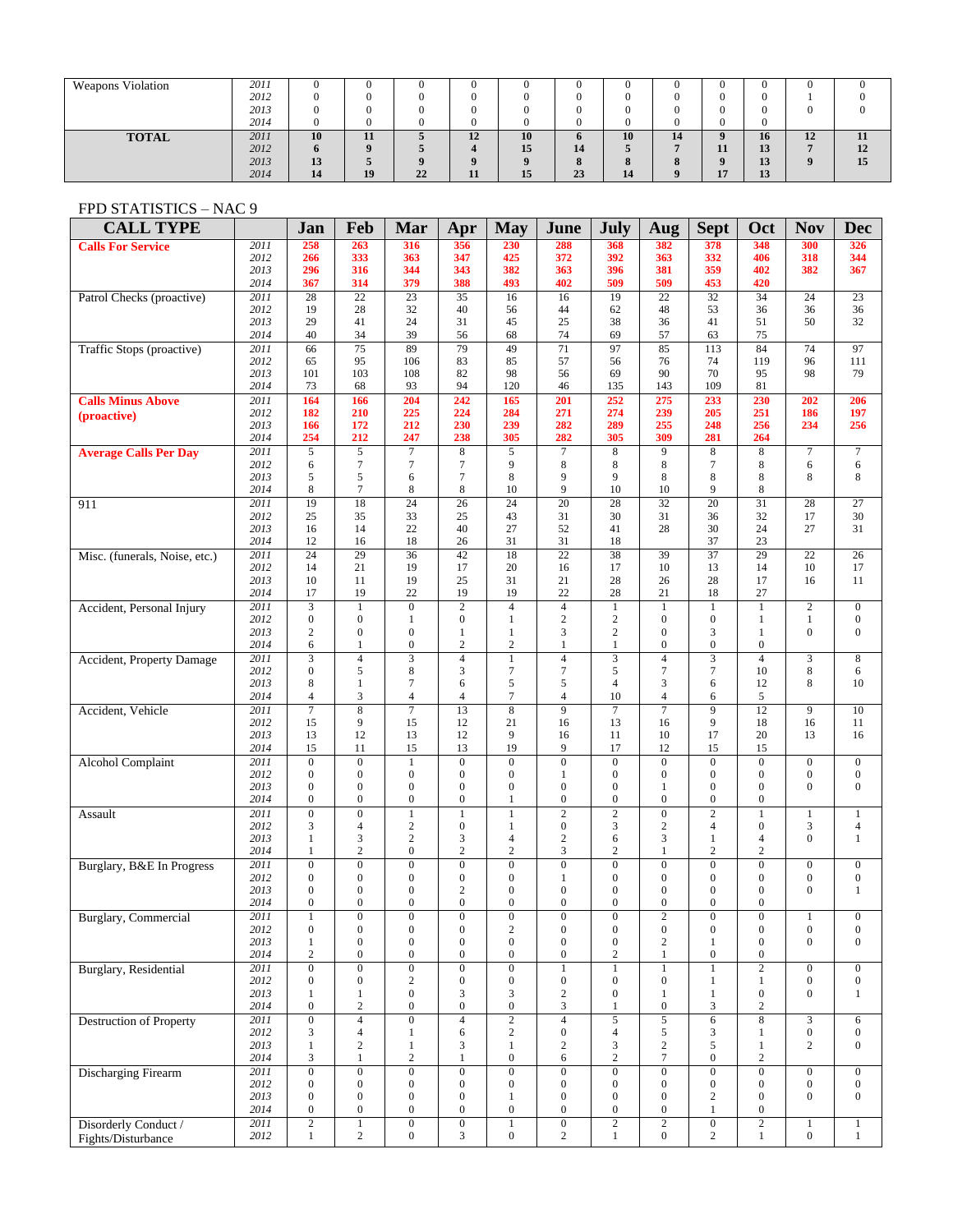|                             | 2013<br>2014 | $\overline{c}$<br>$\mathbf{1}$       | $\boldsymbol{0}$<br>$\sqrt{2}$       | $\sqrt{2}$<br>$\mathbf{1}$           | $\overline{0}$<br>2                  | $\mathbf{1}$<br>$\boldsymbol{0}$     | $\sqrt{2}$<br>$\boldsymbol{2}$       | $\sqrt{2}$<br>$\mathbf{1}$           | $\mathfrak{Z}$<br>$\boldsymbol{0}$   | $\overline{0}$<br>$\boldsymbol{0}$   | $\,1\,$<br>$\boldsymbol{0}$          | $\mathbf{1}$                         | $\overline{0}$                       |
|-----------------------------|--------------|--------------------------------------|--------------------------------------|--------------------------------------|--------------------------------------|--------------------------------------|--------------------------------------|--------------------------------------|--------------------------------------|--------------------------------------|--------------------------------------|--------------------------------------|--------------------------------------|
| Domestic Assault/Dispute    | 2011         | $\overline{0}$                       | $\mathbf{1}$                         | $\mathbf{0}$                         | $\overline{0}$                       | $\mathbf{1}$                         | $\mathbf{1}$                         | $\mathbf{1}$                         | $\mathbf{1}$                         | $\overline{0}$                       | $\overline{2}$                       | $\boldsymbol{0}$                     | $\boldsymbol{0}$                     |
|                             | 2012         | $\mathbf{1}$                         | $\boldsymbol{0}$                     | $\boldsymbol{0}$                     | 0                                    | $\mathbf{1}$                         | $\boldsymbol{0}$                     | $\boldsymbol{0}$                     | $\boldsymbol{0}$                     | 1                                    | $\mathbf{1}$                         | $\boldsymbol{0}$                     | $\boldsymbol{0}$                     |
|                             | 2013         | $\mathbf{1}$                         | $\boldsymbol{0}$                     | $\overline{0}$                       | $\mathbf{1}$                         | $\boldsymbol{0}$                     | $\overline{0}$                       | $\overline{0}$                       | $\boldsymbol{0}$                     | 1                                    | $\mathbf{0}$                         | $\mathbf{0}$                         | $\,1$                                |
|                             | 2014<br>2011 | $\boldsymbol{0}$<br>$\mathbf{1}$     | 1                                    | $\boldsymbol{0}$<br>$\boldsymbol{0}$ | $\boldsymbol{0}$<br>$\boldsymbol{0}$ | 1<br>$\overline{0}$                  | $\boldsymbol{0}$                     | 1                                    | $\boldsymbol{0}$<br>$\overline{0}$   | $\boldsymbol{0}$<br>$\overline{0}$   | $\boldsymbol{0}$<br>$\overline{0}$   | $\boldsymbol{0}$                     | $\boldsymbol{0}$                     |
| <b>Drug Complaint</b>       | 2012         | $\boldsymbol{0}$                     | $\mathbf{1}$<br>$\boldsymbol{0}$     | $\boldsymbol{0}$                     | 0                                    | 3                                    | $\mathbf{1}$<br>$\boldsymbol{0}$     | $\mathbf{1}$<br>$\mathbf{1}$         | $\mathbf{1}$                         | $\mathbf{1}$                         | $\mathbf{1}$                         | 1                                    | $\mathbf{1}$                         |
|                             | 2013         | $\overline{0}$                       | $\mathbf{0}$                         | $\boldsymbol{0}$                     | $\overline{0}$                       | $\mathbf{1}$                         | $\boldsymbol{0}$                     | $\boldsymbol{0}$                     | $\boldsymbol{0}$                     | 3                                    | $\boldsymbol{0}$                     | $\boldsymbol{0}$                     | $\boldsymbol{0}$                     |
|                             | 2014         | $\boldsymbol{0}$                     |                                      | $\boldsymbol{0}$                     | 0                                    | $\boldsymbol{0}$                     | 1                                    | $\boldsymbol{0}$                     | $\boldsymbol{0}$                     | $\mathbf{1}$                         | $\boldsymbol{0}$                     |                                      |                                      |
| Graffiti                    | 2011         | $\overline{0}$                       | $\mathbf{1}$                         | $\boldsymbol{0}$                     | $\boldsymbol{0}$                     | $\mathbf{1}$                         | $\mathbf{0}$                         | $\overline{0}$                       | $\overline{0}$                       | $\overline{0}$                       | $\mathbf{1}$                         | $\boldsymbol{0}$                     | $\mathbf{0}$                         |
|                             | 2012         | $\boldsymbol{0}$                     | $\boldsymbol{0}$                     | $\boldsymbol{0}$                     | 5                                    | 6                                    | $\boldsymbol{0}$                     | $\boldsymbol{0}$                     | $\mathbf{1}$                         | $\boldsymbol{0}$                     | $\boldsymbol{0}$                     | $\boldsymbol{0}$                     | $\mathbf{1}$                         |
|                             | 2013<br>2014 | $\overline{0}$<br>1                  | $\boldsymbol{0}$<br>$\boldsymbol{0}$ | $\overline{0}$<br>1                  | $\overline{0}$<br>3                  | $\boldsymbol{0}$<br>$\boldsymbol{0}$ | $\mathbf{0}$<br>$\boldsymbol{0}$     | $\mathbf{0}$<br>1                    | $\boldsymbol{0}$<br>4                | $\overline{0}$<br>$\boldsymbol{0}$   | $\mathbf{0}$<br>$\boldsymbol{0}$     | 1                                    | $\boldsymbol{0}$                     |
| Hit and Run, Property       | 2011         | 3                                    | 5                                    | $\boldsymbol{0}$                     | $\mathbf{1}$                         | $\sqrt{2}$                           | 3                                    | $\mathbf{2}$                         | $\sqrt{2}$                           | $\mathbf{1}$                         | $\overline{4}$                       | 3                                    | 3                                    |
| Damage/Personal Injury      | 2012         | 3                                    | 3                                    | 5                                    | 3                                    | $\mathbf{1}$                         | 3                                    | $\sqrt{2}$                           | 3                                    | $\boldsymbol{0}$                     | 4                                    | $\overline{4}$                       | $\mathbf{1}$                         |
|                             | 2013         | 1                                    | 4                                    | 3                                    | $\overline{c}$                       | $\boldsymbol{0}$                     | 1                                    | $\sqrt{2}$                           | 3                                    | $\sqrt{2}$                           | $\overline{c}$                       | 3                                    | $\overline{4}$                       |
|                             | 2014         | $\mathbf{1}$                         | $\overline{4}$                       | 5                                    | 4                                    | 5                                    | $\boldsymbol{0}$                     | $\sqrt{2}$                           | 5                                    | 6                                    | 3                                    |                                      |                                      |
| Juvenile Complaint          | 2011         | $\mathbf{1}$                         | 8                                    | $\overline{4}$                       | $\overline{\mathbf{3}}$              | $\overline{3}$                       | 6                                    | $\overline{7}$                       | $\overline{7}$                       | $\overline{4}$                       | $\overline{2}$                       | 3                                    | 3                                    |
|                             | 2012<br>2013 | $\mathbf{1}$<br>$\boldsymbol{0}$     | 3<br>$\boldsymbol{0}$                | 6<br>1                               | 5<br>3                               | 4<br>3                               | $\sqrt{2}$<br>$\mathbf{1}$           | 3<br>3                               | $\,$ 8 $\,$<br>$\mathbf{1}$          | $\tau$<br>$\boldsymbol{0}$           | $\sqrt{2}$<br>$\mathbf{1}$           | $\boldsymbol{0}$<br>$\mathbf{0}$     | $\boldsymbol{0}$<br>$\boldsymbol{0}$ |
|                             | 2014         | $\mathbf{1}$                         | $\mathbf{2}$                         | $\mathbf{1}$                         | 5                                    | $\mathbf{1}$                         | $\overline{c}$                       | 3                                    | $\overline{c}$                       | 3                                    | 4                                    |                                      |                                      |
| Noise Complaint             | 2011         | $\overline{0}$                       | $\boldsymbol{0}$                     | $\boldsymbol{0}$                     | $\overline{0}$                       | $\boldsymbol{0}$                     | $\mathbf{0}$                         | $\mathbf{0}$                         | $\mathbf{0}$                         | $\mathbf{0}$                         | $\boldsymbol{0}$                     | $\boldsymbol{0}$                     | $\boldsymbol{0}$                     |
|                             | 2012         | 1                                    | $\boldsymbol{0}$                     | $\boldsymbol{0}$                     | 0                                    | $\mathbf{0}$                         | $\boldsymbol{0}$                     | $\boldsymbol{0}$                     | $\boldsymbol{0}$                     | $\boldsymbol{0}$                     | $\boldsymbol{0}$                     | $\boldsymbol{0}$                     | $\boldsymbol{0}$                     |
|                             | 2013         | $\boldsymbol{0}$                     | $\boldsymbol{0}$                     | $\boldsymbol{0}$                     | 0                                    | $\boldsymbol{0}$                     | $\boldsymbol{0}$                     | $\boldsymbol{0}$                     | $\boldsymbol{0}$                     | $\overline{0}$                       | $\mathbf{0}$                         | $\boldsymbol{0}$                     | $\boldsymbol{0}$                     |
|                             | 2014<br>2011 | $\boldsymbol{0}$<br>$\overline{0}$   | $\boldsymbol{0}$<br>$\overline{1}$   | $\boldsymbol{0}$<br>$\overline{0}$   | 1<br>$\mathbf{1}$                    | $\overline{0}$<br>$\overline{0}$     | $\boldsymbol{0}$<br>$\overline{0}$   | $\mathbf{0}$<br>$\overline{0}$       | $\overline{0}$<br>$\overline{0}$     | $\boldsymbol{0}$<br>$\overline{0}$   | $\mathbf{0}$<br>$\overline{0}$       | $\mathbf{0}$                         | $\boldsymbol{0}$                     |
| Parking Complaint/Violation | 2012         | $\mathbf{2}$                         | $\boldsymbol{0}$                     | $\boldsymbol{2}$                     | 3                                    | $\mathbf{1}$                         | $\boldsymbol{0}$                     | $\sqrt{2}$                           | 1                                    | $\boldsymbol{0}$                     | $\boldsymbol{0}$                     | $\boldsymbol{0}$                     | $\mathbf{1}$                         |
|                             | 2013         | $\boldsymbol{0}$                     | $\mathbf{1}$                         | $\mathbf{1}$                         | 0                                    | $\mathbf{1}$                         | 1                                    | $\mathbf{1}$                         | $\boldsymbol{0}$                     | $\mathbf{0}$                         | $\boldsymbol{0}$                     | $\mathbf{1}$                         | $\boldsymbol{0}$                     |
|                             | 2014         | $\boldsymbol{0}$                     | 1                                    | $\boldsymbol{0}$                     | $\boldsymbol{0}$                     | $\boldsymbol{0}$                     | 1                                    | $\boldsymbol{0}$                     | $\boldsymbol{0}$                     | $\boldsymbol{0}$                     | $\boldsymbol{0}$                     |                                      |                                      |
| Robbery, Armed              | 2011         | $\mathbf{1}$                         | $\overline{0}$                       | $\overline{0}$                       | $\overline{0}$                       | $\overline{0}$                       | $\overline{0}$                       | $\overline{0}$                       | $\overline{0}$                       | $\overline{0}$                       | $\overline{0}$                       | $\mathbf{0}$                         | $\overline{0}$                       |
|                             | 2012<br>2013 | $\boldsymbol{0}$<br>$\boldsymbol{0}$ | $\mathbf{1}$<br>$\boldsymbol{0}$     | $\boldsymbol{0}$<br>$\boldsymbol{0}$ | 0<br>0                               | 1<br>$\boldsymbol{0}$                | $\boldsymbol{0}$<br>$\boldsymbol{0}$ | $\boldsymbol{0}$<br>$\boldsymbol{0}$ | $\boldsymbol{0}$<br>$\mathbf{1}$     | $\boldsymbol{0}$<br>$\boldsymbol{0}$ | $\boldsymbol{0}$<br>$\mathbf{0}$     | $\boldsymbol{0}$<br>$\mathbf{0}$     | $\mathbf{1}$<br>$\boldsymbol{0}$     |
|                             | 2014         | $\overline{0}$                       | $\boldsymbol{0}$                     | $\mathbf{0}$                         | $\overline{0}$                       | $\boldsymbol{0}$                     | $\boldsymbol{0}$                     | $\overline{0}$                       | $\boldsymbol{0}$                     | 1                                    | $\mathbf{0}$                         |                                      |                                      |
| Robbery, Occurred Earlier   | 2011         | $\overline{0}$                       | $\overline{0}$                       | $\overline{0}$                       | $\overline{0}$                       | $\overline{0}$                       | $\overline{0}$                       | $\overline{0}$                       | $\overline{0}$                       | $\overline{0}$                       | $\overline{0}$                       | $\boldsymbol{0}$                     | $\overline{0}$                       |
|                             | 2012         | $\boldsymbol{0}$                     | $\boldsymbol{0}$                     | $\boldsymbol{0}$                     | 0                                    | $\mathbf{0}$                         | $\mathbf{1}$                         | $\boldsymbol{0}$                     | $\boldsymbol{0}$                     | $\boldsymbol{0}$                     | $\boldsymbol{0}$                     | $\boldsymbol{0}$                     | $\boldsymbol{0}$                     |
|                             | 2013         | 1                                    | $\boldsymbol{0}$                     | $\boldsymbol{0}$                     | 0                                    | $\boldsymbol{0}$                     | $\mathbf{0}$                         | 1                                    | $\boldsymbol{0}$                     | $\boldsymbol{0}$                     | $\boldsymbol{0}$                     | $\mathbf{0}$                         | $\boldsymbol{0}$                     |
|                             | 2014<br>2011 | $\boldsymbol{0}$<br>$\overline{0}$   | $\boldsymbol{0}$<br>$\overline{0}$   | 1<br>$\overline{0}$                  | 0<br>$\overline{0}$                  | $\mathbf{0}$<br>$\overline{0}$       | $\boldsymbol{0}$                     | 1<br>$\overline{0}$                  | $\boldsymbol{0}$<br>$\overline{0}$   | $\boldsymbol{0}$<br>$\overline{0}$   | $\boldsymbol{0}$<br>$\overline{0}$   |                                      |                                      |
| Robbery in Progress         | 2012         | $\boldsymbol{0}$                     | $\mathbf{1}$                         | $\boldsymbol{0}$                     | $\mathbf{1}$                         | $\boldsymbol{0}$                     | $\boldsymbol{0}$<br>$\boldsymbol{0}$ | $\mathbf{1}$                         | $\mathbf{1}$                         | 1                                    | $\boldsymbol{0}$                     | $\boldsymbol{0}$<br>$\boldsymbol{0}$ | $\boldsymbol{0}$<br>$\boldsymbol{0}$ |
|                             | 2013         | $\boldsymbol{0}$                     | $\boldsymbol{0}$                     | $\boldsymbol{0}$                     | $\boldsymbol{0}$                     | $\boldsymbol{0}$                     | $\boldsymbol{0}$                     | 1                                    | $\boldsymbol{0}$                     | 1                                    | $\boldsymbol{0}$                     | $\mathbf{0}$                         | $\boldsymbol{0}$                     |
|                             | 2014         | $\boldsymbol{0}$                     | $\boldsymbol{0}$                     | $\boldsymbol{0}$                     | 0                                    | $\boldsymbol{0}$                     | 1                                    | $\boldsymbol{0}$                     | $\boldsymbol{0}$                     | $\boldsymbol{0}$                     | 0                                    |                                      |                                      |
| Robbery, Strong Arm         | 2011         | $\overline{0}$                       | $\overline{0}$                       | $\boldsymbol{0}$                     | $\overline{0}$                       | $\overline{0}$                       | $\mathbf{1}$                         | $\overline{0}$                       | $\overline{0}$                       | $\overline{0}$                       | $\overline{0}$                       | $\boldsymbol{0}$                     | $\boldsymbol{0}$                     |
|                             | 2012<br>2013 | $\mathbf{0}$<br>$\overline{0}$       | $\boldsymbol{0}$<br>$\boldsymbol{0}$ | $\boldsymbol{0}$<br>$\boldsymbol{0}$ | $\overline{0}$<br>0                  | $\boldsymbol{0}$<br>$\mathbf{0}$     | $\boldsymbol{0}$<br>$\boldsymbol{0}$ | $\overline{0}$<br>$\boldsymbol{0}$   | $\boldsymbol{0}$<br>$\boldsymbol{0}$ | $\overline{0}$<br>$\mathbf{0}$       | $\mathbf{0}$<br>$\boldsymbol{0}$     | $\boldsymbol{0}$<br>$\mathbf{0}$     | $\boldsymbol{0}$<br>$\boldsymbol{0}$ |
|                             | 2014         | $\boldsymbol{0}$                     | $\boldsymbol{0}$                     | $\boldsymbol{0}$                     | 0                                    | $\boldsymbol{0}$                     | $\boldsymbol{0}$                     | $\boldsymbol{0}$                     | $\boldsymbol{0}$                     | $\boldsymbol{0}$                     | $\boldsymbol{0}$                     |                                      |                                      |
| Sex Offense/Rape            | 2011         | $\boldsymbol{0}$                     | $\boldsymbol{0}$                     | $\boldsymbol{0}$                     | $\overline{0}$                       | $\mathbf{0}$                         | $\boldsymbol{0}$                     | $\boldsymbol{0}$                     | $\overline{0}$                       | $\overline{0}$                       | $\mathbf{0}$                         | $\boldsymbol{0}$                     | $\boldsymbol{0}$                     |
|                             | 2012         | 1                                    | $\boldsymbol{0}$                     | 1                                    | 0                                    | $\boldsymbol{0}$                     | $\boldsymbol{0}$                     | $\boldsymbol{0}$                     | $\boldsymbol{0}$                     | $\boldsymbol{0}$                     | $\boldsymbol{0}$                     | $\boldsymbol{0}$                     | $\mathbf{1}$                         |
|                             | 2013         | $\boldsymbol{0}$                     | $\boldsymbol{0}$                     | $\boldsymbol{0}$                     | 0                                    | 1                                    | $\boldsymbol{0}$                     | $\boldsymbol{0}$                     | $\boldsymbol{0}$                     | $\boldsymbol{0}$                     | $\boldsymbol{0}$                     | $\mathbf{0}$                         | $\mathbf{1}$                         |
|                             | 2014         | $\mathbf{1}$                         | $\boldsymbol{0}$                     | $\boldsymbol{0}$                     | $\overline{0}$                       | $\boldsymbol{0}$                     | $\boldsymbol{0}$                     | $\boldsymbol{0}$                     | $\boldsymbol{0}$                     | $\boldsymbol{0}$                     | $\mathbf{0}$                         |                                      |                                      |
| Shooting                    | 2011<br>2012 | $\boldsymbol{0}$<br>$\boldsymbol{0}$ | $\boldsymbol{0}$<br>$\boldsymbol{0}$ | $\boldsymbol{0}$<br>$\mathbf{0}$     | $\boldsymbol{0}$<br>0                | $\boldsymbol{0}$<br>$\boldsymbol{0}$ | $\boldsymbol{0}$<br>$\boldsymbol{0}$ | $\boldsymbol{0}$<br>$\boldsymbol{0}$ | $\boldsymbol{0}$<br>$\boldsymbol{0}$ | $\boldsymbol{0}$<br>$\overline{0}$   | $\boldsymbol{0}$<br>$\boldsymbol{0}$ | $\boldsymbol{0}$<br>$\boldsymbol{0}$ | $\boldsymbol{0}$<br>$\boldsymbol{0}$ |
|                             | 2013         | $\boldsymbol{0}$                     | $\boldsymbol{0}$                     | $\boldsymbol{0}$                     | 0                                    | $\boldsymbol{0}$                     | $\boldsymbol{0}$                     | $\boldsymbol{0}$                     | $\boldsymbol{0}$                     | $\boldsymbol{0}$                     | 0                                    | $\boldsymbol{0}$                     | $\boldsymbol{0}$                     |
|                             | 2014         | $\overline{0}$                       | $\mathbf{0}$                         | $\mathbf{0}$                         |                                      | $\overline{0}$                       | $\mathbf{0}$                         | $\mathbf{0}$                         | $\overline{0}$                       | $\overline{0}$                       | $\overline{0}$                       |                                      |                                      |
| Suspicious Activity/        | 2011         | 21                                   | 12                                   | 16                                   | 39                                   | 19                                   | 32                                   | 24                                   | 37                                   | 32                                   | 37                                   | 26                                   | 31                                   |
| Person/Situation/Vehicle    | 2012         | $28\,$                               | 19                                   | $25\,$                               | 19                                   | 30                                   | 36                                   | 29                                   | 30                                   | 14                                   | $23\,$                               | 24<br>29                             | $20\,$<br>19                         |
|                             | 2013<br>2014 | $23\,$<br>26                         | 10<br>14                             | 20<br>23                             | 34<br>26                             | 20<br>39                             | 18<br>$28\,$                         | 26<br>30                             | 40<br>$41\,$                         | 32<br>44                             | 21<br>25                             |                                      |                                      |
| Tampering with a vehicle    | 2011         | $\overline{0}$                       | $\overline{0}$                       | $\overline{0}$                       | $\overline{0}$                       | $\overline{0}$                       | $\overline{0}$                       | $\overline{0}$                       | $\overline{0}$                       | $\overline{0}$                       | $\overline{0}$                       | $\boldsymbol{0}$                     | $\mathbf{0}$                         |
|                             | 2012         | $\mathbf{1}$                         | $\mathbf{1}$                         | $\boldsymbol{0}$                     | 0                                    | $\boldsymbol{0}$                     | $\mathbf{1}$                         | $\boldsymbol{0}$                     | $\mathbf{1}$                         | $\boldsymbol{0}$                     | $\boldsymbol{0}$                     | $\boldsymbol{0}$                     | $\boldsymbol{0}$                     |
|                             | 2013         | $\mathbf{1}$                         | $\boldsymbol{0}$                     | $\mathbf{1}$                         | $\mathbf{1}$                         | $\mathbf{1}$                         | $\boldsymbol{0}$                     | $\boldsymbol{0}$                     | $\mathbf{1}$                         | $\mathbf{1}$                         | 5                                    | $\overline{c}$                       | $\overline{c}$                       |
|                             | 2014         | $\boldsymbol{0}$                     | $\boldsymbol{0}$                     | 1                                    | $\boldsymbol{0}$                     | $\boldsymbol{0}$                     | $\mathbf{1}$                         | $\boldsymbol{0}$                     | $\boldsymbol{0}$                     | $\mathbf{1}$                         | $\sqrt{2}$                           |                                      |                                      |
| Theft                       | 2011<br>2012 | $\overline{\mathbf{3}}$<br>5         | $\overline{5}$<br>5                  | $\overline{9}$<br>6                  | $\overline{9}$<br>$\overline{4}$     | $\overline{4}$<br>10                 | $\overline{7}$<br>8                  | $\overline{6}$<br>10                 | 10<br>9                              | $\overline{\bf 8}$<br>5              | $\overline{6}$<br>$\overline{4}$     | $\overline{7}$<br>$\mathbf{1}$       | 14<br>$\overline{4}$                 |
|                             | 2013         | 6                                    | $\boldsymbol{0}$                     | 9                                    | 3                                    | 8                                    | 9                                    | $\,$ 8 $\,$                          | 13                                   | 11                                   | 4                                    | $\,8\,$                              | 6                                    |
|                             | 2014         | 6                                    | $\overline{\mathcal{L}}$             | $\overline{c}$                       | $\tau$                               | $\ensuremath{\mathfrak{Z}}$          | 5                                    | 3                                    | 6                                    | $10\,$                               | $\,$ 8 $\,$                          |                                      |                                      |
| Vehicle Theft               | 2011         | $\mathbf{1}$                         | $\overline{0}$                       | $\overline{2}$                       | $\overline{2}$                       | $\overline{0}$                       | $\overline{0}$                       | $\,1$                                | $\mathbf{1}$                         | $\mathbf{1}$                         | $\overline{0}$                       | $\boldsymbol{0}$                     | $\boldsymbol{0}$                     |
|                             | 2012         | $\boldsymbol{0}$                     | $\mathbf{1}$                         | $\mathbf{0}$                         | $\boldsymbol{0}$                     | $\mathbf{0}$                         | 1                                    | $\boldsymbol{0}$                     | $\boldsymbol{0}$                     | $\boldsymbol{0}$                     | $\boldsymbol{0}$                     | 1                                    | $\mathbf{0}$                         |
|                             | 2013<br>2014 | $\boldsymbol{0}$<br>$\boldsymbol{0}$ | $\boldsymbol{0}$<br>$\boldsymbol{0}$ | $\boldsymbol{0}$<br>$\boldsymbol{0}$ | $\boldsymbol{0}$<br>$\boldsymbol{0}$ | $\boldsymbol{0}$<br>$\boldsymbol{0}$ | $\boldsymbol{0}$<br>$\boldsymbol{0}$ | $\sqrt{2}$<br>$\boldsymbol{0}$       | $\mathbf{1}$<br>$\mathbf{0}$         | $\mathbf{1}$<br>$\mathbf{1}$         | $\boldsymbol{0}$<br>$\boldsymbol{0}$ | $\boldsymbol{0}$                     | $\mathbf{0}$                         |
| Weapon                      | 2011         | $\overline{0}$                       | $\overline{0}$                       | $\overline{0}$                       | $\overline{0}$                       | $\overline{0}$                       | $\overline{0}$                       | $\overline{0}$                       | $\mathbf{1}$                         | $\overline{0}$                       | $\overline{0}$                       | $\boldsymbol{0}$                     | $\mathbf{0}$                         |
| Complaint/Violation         | 2012         | $\boldsymbol{0}$                     | $\mathbf{1}$                         | $\boldsymbol{0}$                     | $\boldsymbol{0}$                     | $\mathbf{0}$                         | $\boldsymbol{0}$                     | $\boldsymbol{0}$                     | $\mathbf{1}$                         | $\boldsymbol{0}$                     | $\boldsymbol{0}$                     | $\boldsymbol{0}$                     | $\mathbf{1}$                         |
|                             | 2013         | $\boldsymbol{0}$                     | $\boldsymbol{0}$                     | $\boldsymbol{0}$                     | $\boldsymbol{0}$                     | $\boldsymbol{0}$                     | $\mathbf{1}$                         | $\boldsymbol{0}$                     | $\mathbf{1}$                         | $\boldsymbol{0}$                     | $\boldsymbol{0}$                     | $\boldsymbol{0}$                     | $\boldsymbol{0}$                     |
|                             | 2014         | $\boldsymbol{0}$                     | $\boldsymbol{0}$                     | $\boldsymbol{0}$                     | 0                                    | $\boldsymbol{0}$                     | $\boldsymbol{0}$                     | $\boldsymbol{0}$                     | $\boldsymbol{0}$                     | $\boldsymbol{0}$                     | 1                                    |                                      |                                      |

| <b>ARRESTS</b>  |      | Jan      | Feb | Mar | Apr | May              | June | <b>July</b> | Aug | <b>Sept</b> | Oct | <b>Nov</b> | <b>Dec</b> |
|-----------------|------|----------|-----|-----|-----|------------------|------|-------------|-----|-------------|-----|------------|------------|
| Accident, PD/PI | 2011 | 0        |     |     |     | $\left( \right)$ |      |             |     |             |     |            |            |
|                 | 2012 |          |     |     |     |                  |      |             |     |             |     |            |            |
|                 | 2013 |          |     |     |     |                  |      |             |     |             |     |            |            |
|                 | 2014 | $\Omega$ |     |     |     |                  |      |             |     |             |     |            |            |
| Assault         | 2011 | 0        |     |     |     |                  |      |             |     |             |     |            |            |